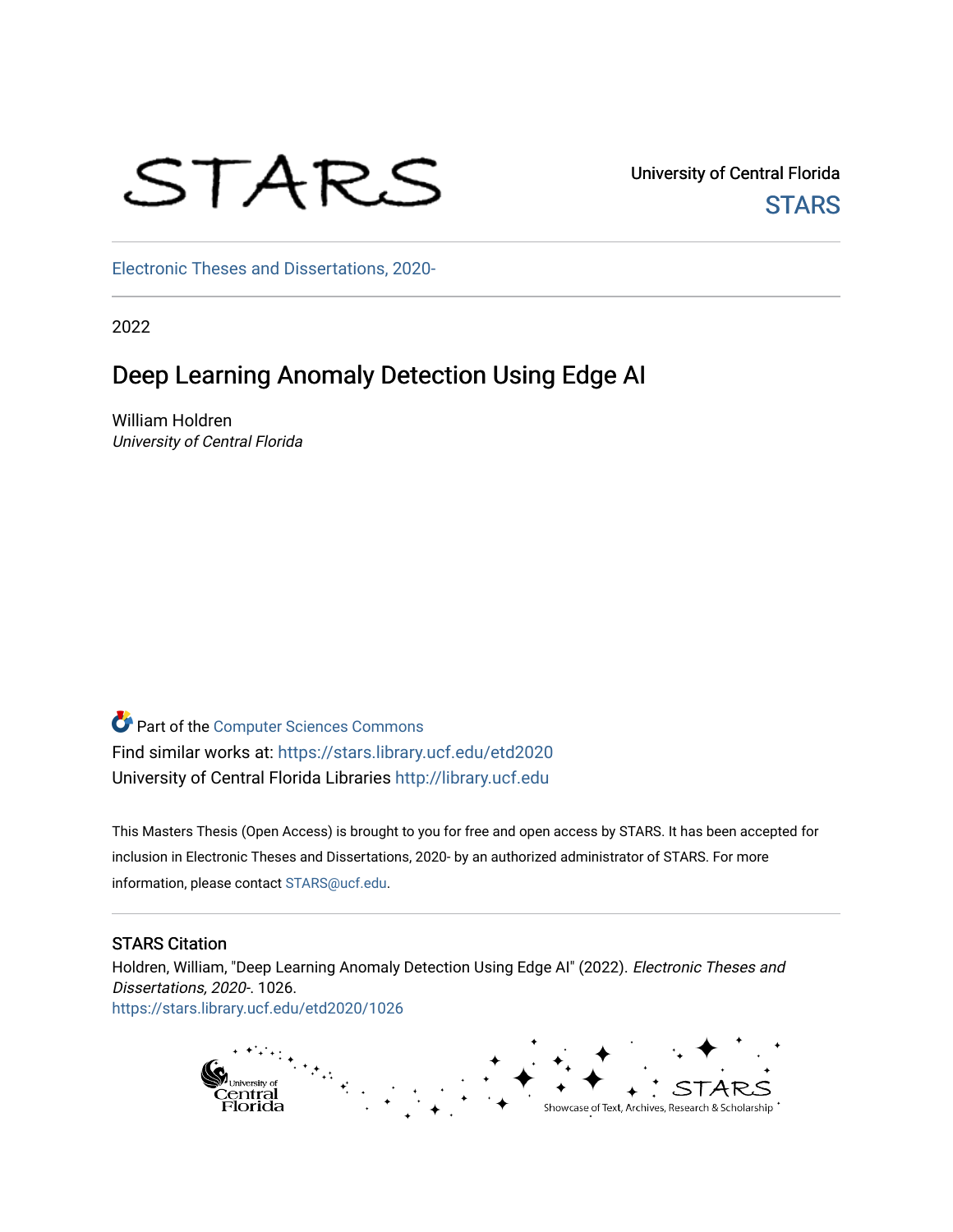# DEEP LEARNING ANOMALY DETECTION USING EDGE AI

by

## WILLIAM HOLDREN B.S. University of Central Florida, 2019

A thesis submitted in partial fulfillment of the requirements for the degree of Master of Science in the Department of Computer Science in the College of Engineering and Computer Science at the University of Central Florida Orlando, Florida

> Spring Term 2022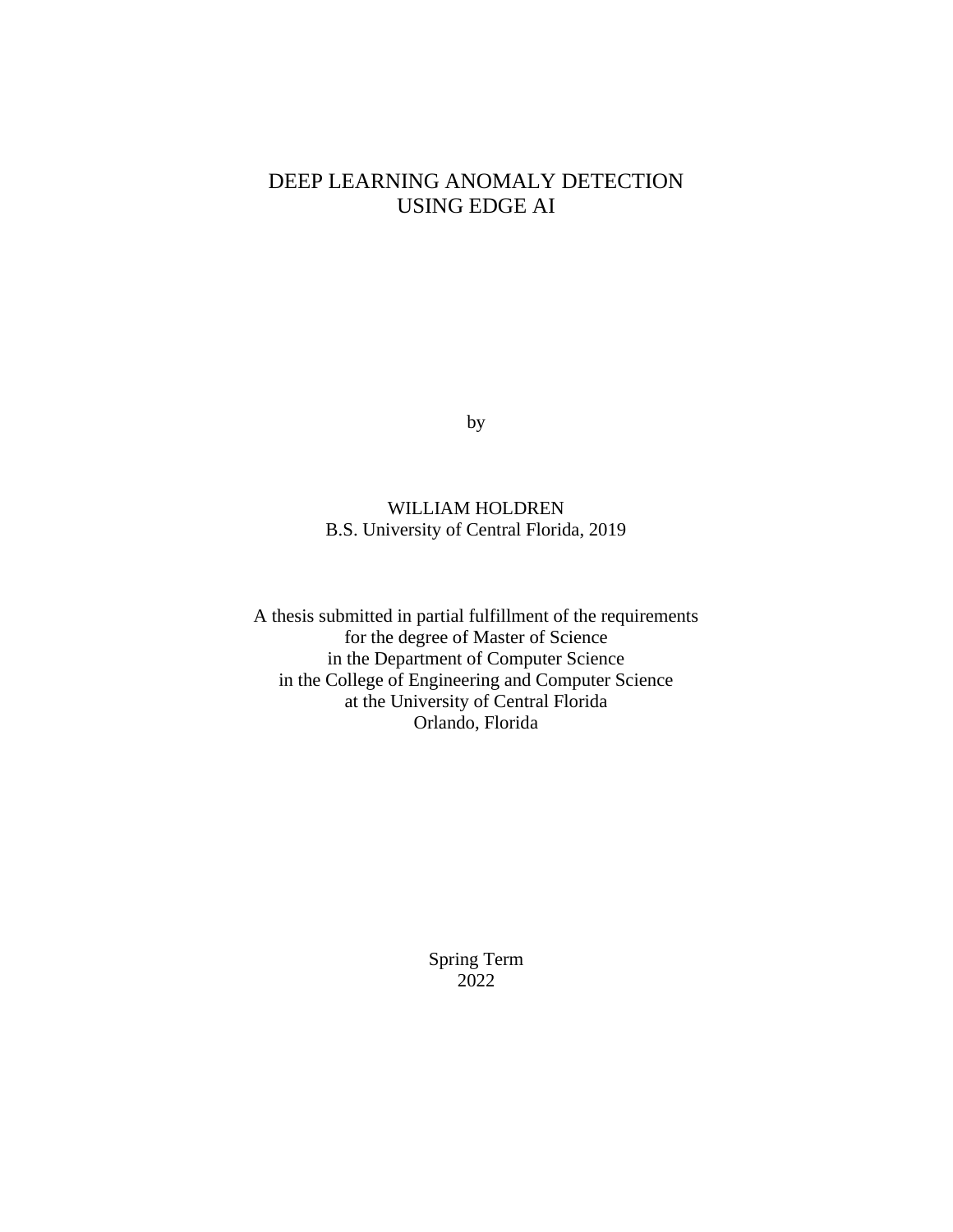## **ABSTRACT**

Deep learning anomaly detection is an evolving field with many real-world applications. As more and more devices continue to be added to the Internet of Things (IoT), there is an increasing desire to make use of the additional computational capacity to run demanding tasks. The increase in devices and amounts of data flooding in have led to a greater need for security and outlier detection. Motivated by those facts, this thesis studies the potential of creating a distributed anomaly detection framework. While there have been vast amounts of research into deep anomaly detection, there has been no research into building such a model in a distributed context. In this work, we propose an implementation of a distributed anomaly detection system using the TensorFlow library in Python and three Nvidia Jetson AGX Xavier deep learning modules. The key objective of this study is to determine if it is practical to create a distributed anomaly detection model without a significant loss of accuracy on classification. We then present an analysis of the performance of the distributed system in terms of accuracy and runtime and compare it to a similar system designed to run on a single device. The results of this study show that it is possible to build a distributed anomaly detection system without a significant loss of accuracy using TensorFlow, but the overall runtime increases for these trials. This proves that it is possible to distribute anomaly detection to edge devices without sacrificing accuracy, and the runtime can be improved with further research.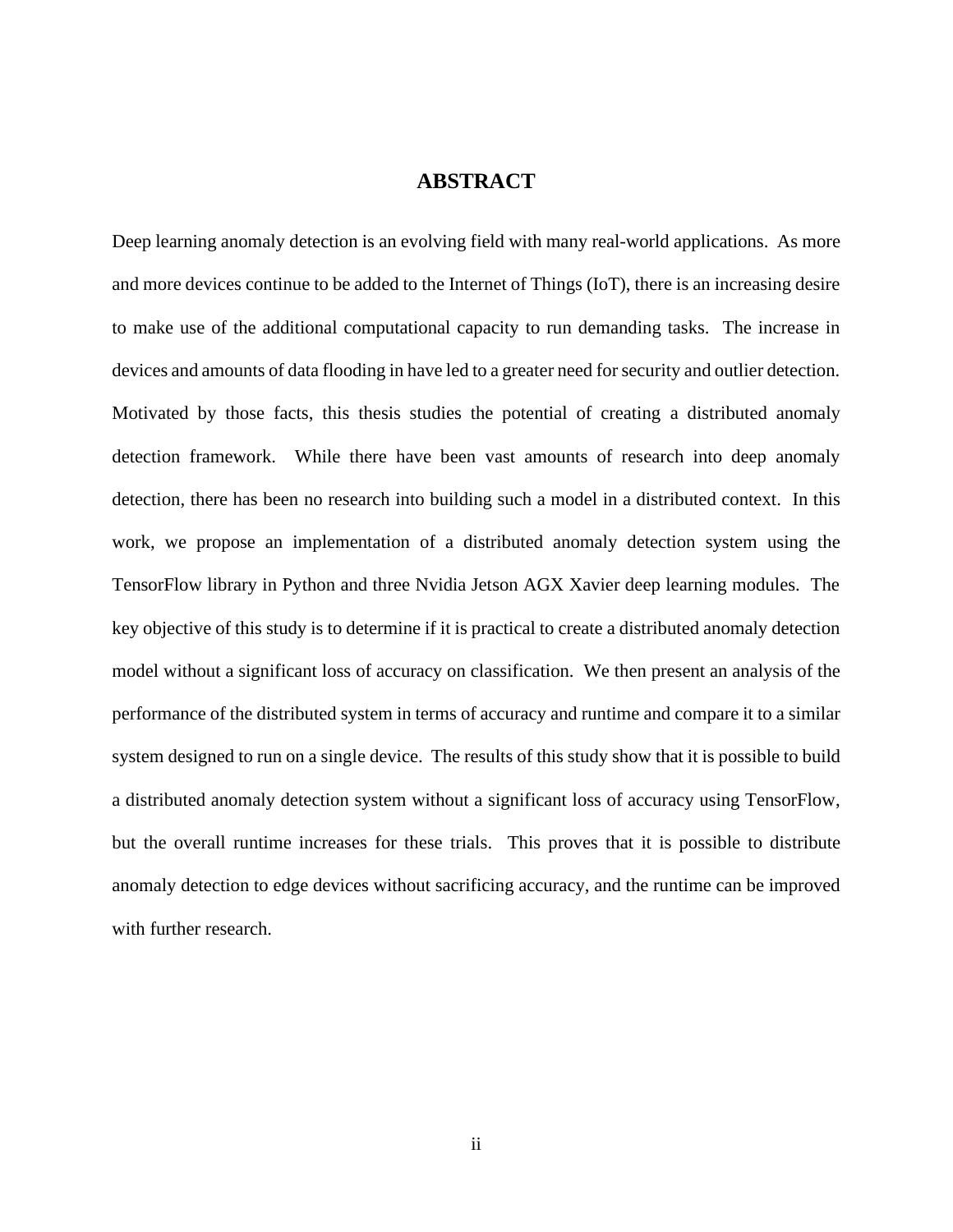# **ACKNOWLEDGMENTS**

I would like to thank Dr. Yanjie Fu for giving me this opportunity to conduct this research by taking me on as a thesis student and providing the hardware on which the anomaly detection framework was built. I would also like to thank Dongjie Wang for providing guidance on the implementation of the model and datasets.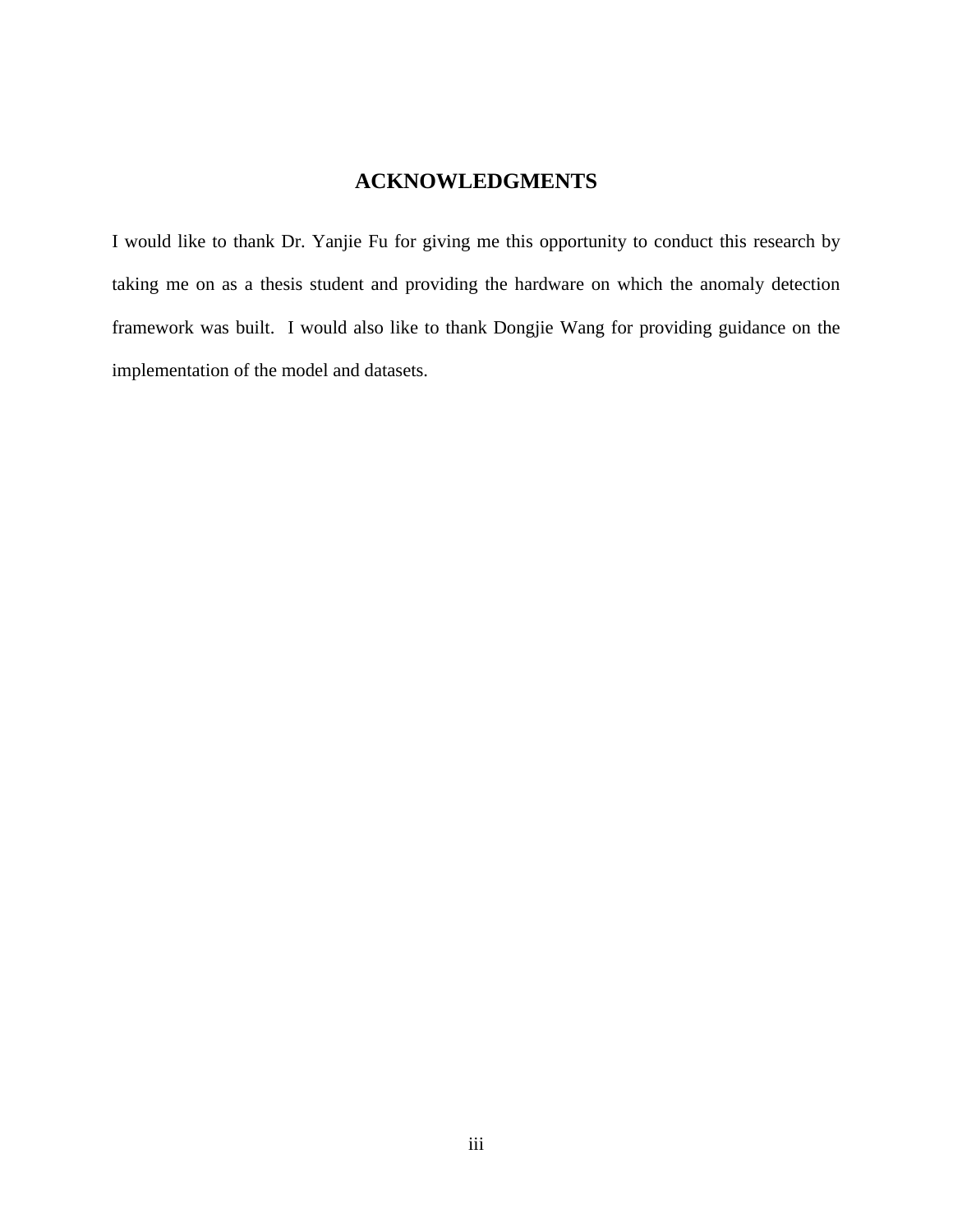# **TABLE OF CONTENTS**

| 1.1   |
|-------|
| 1.2   |
| 1.3   |
|       |
| 2.1   |
| 2.2   |
| 2.3   |
|       |
| 3.1   |
| 3.1.1 |
| 3.1.2 |
| 3.2   |
| 3.2.1 |
| 3.2.2 |
| 3.3   |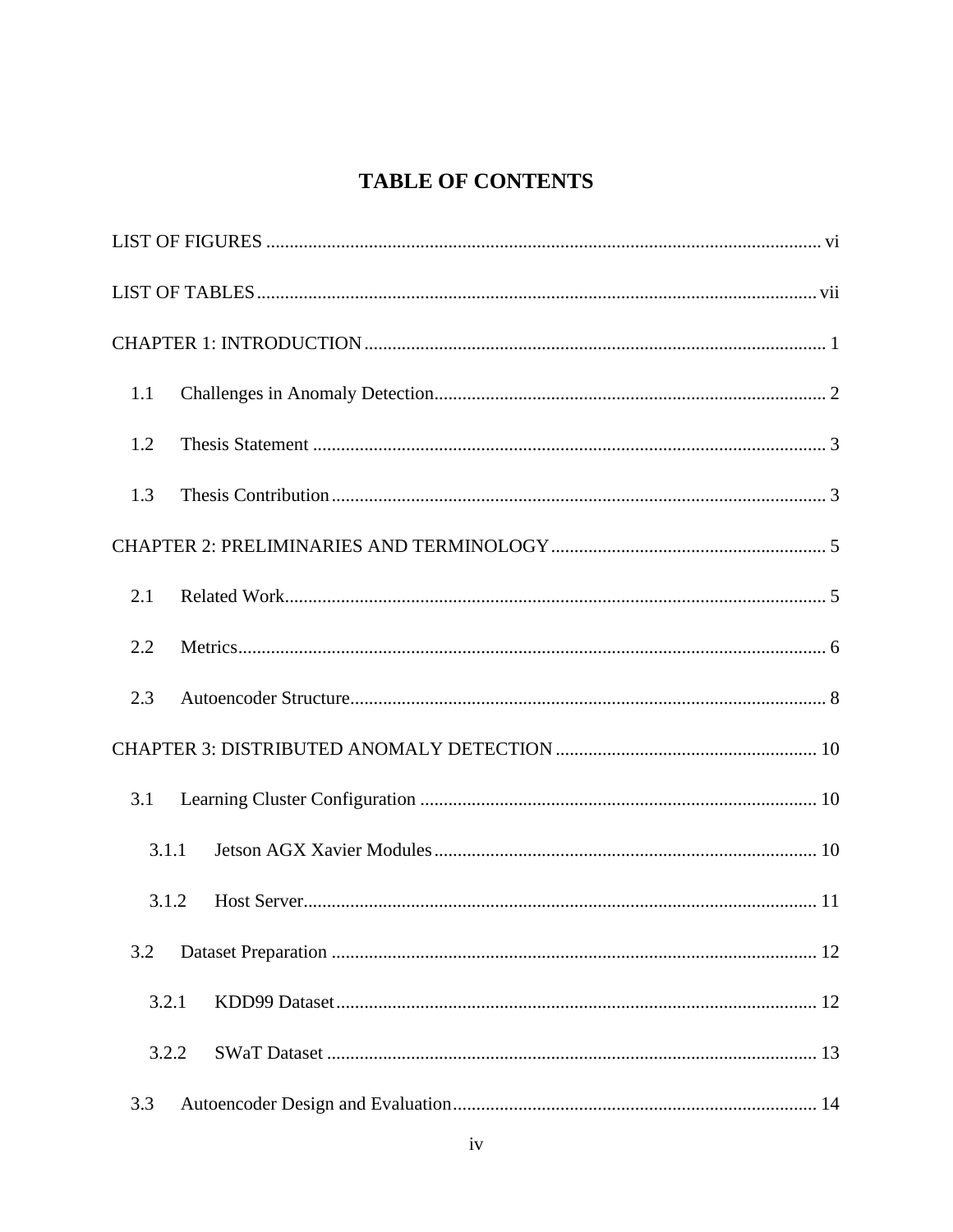| 3.3.1 |  |
|-------|--|
| 3.3.2 |  |
| 3.4   |  |
|       |  |
| 4.1   |  |
|       |  |
| 4.1.2 |  |
| 4.2   |  |
| 4.3   |  |
| 4.4   |  |
|       |  |
|       |  |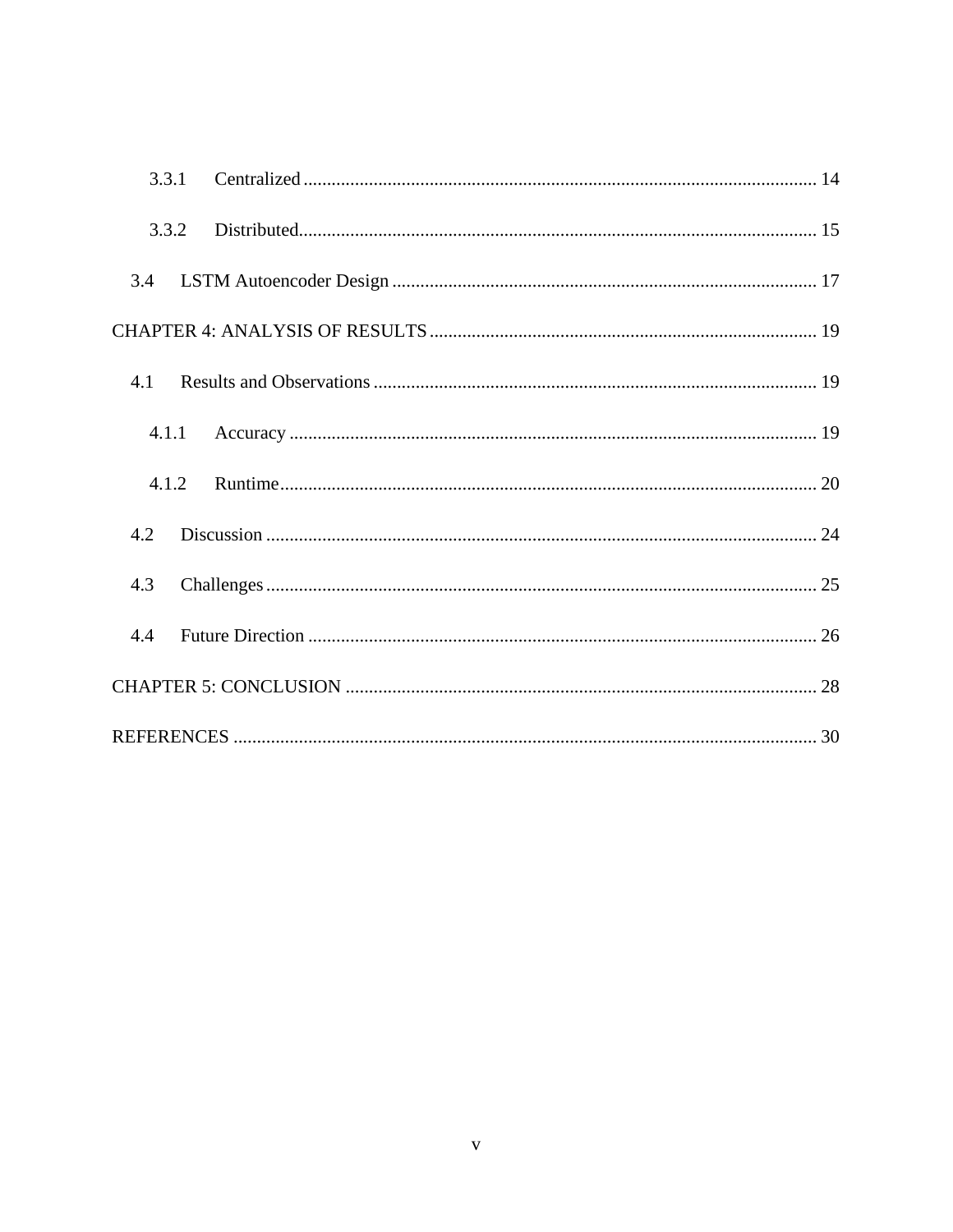# **LIST OF FIGURES**

<span id="page-6-0"></span>

| Figure 4.1: Graph of training loss over epochs for centralized (left) and distributed (right) |  |
|-----------------------------------------------------------------------------------------------|--|
|                                                                                               |  |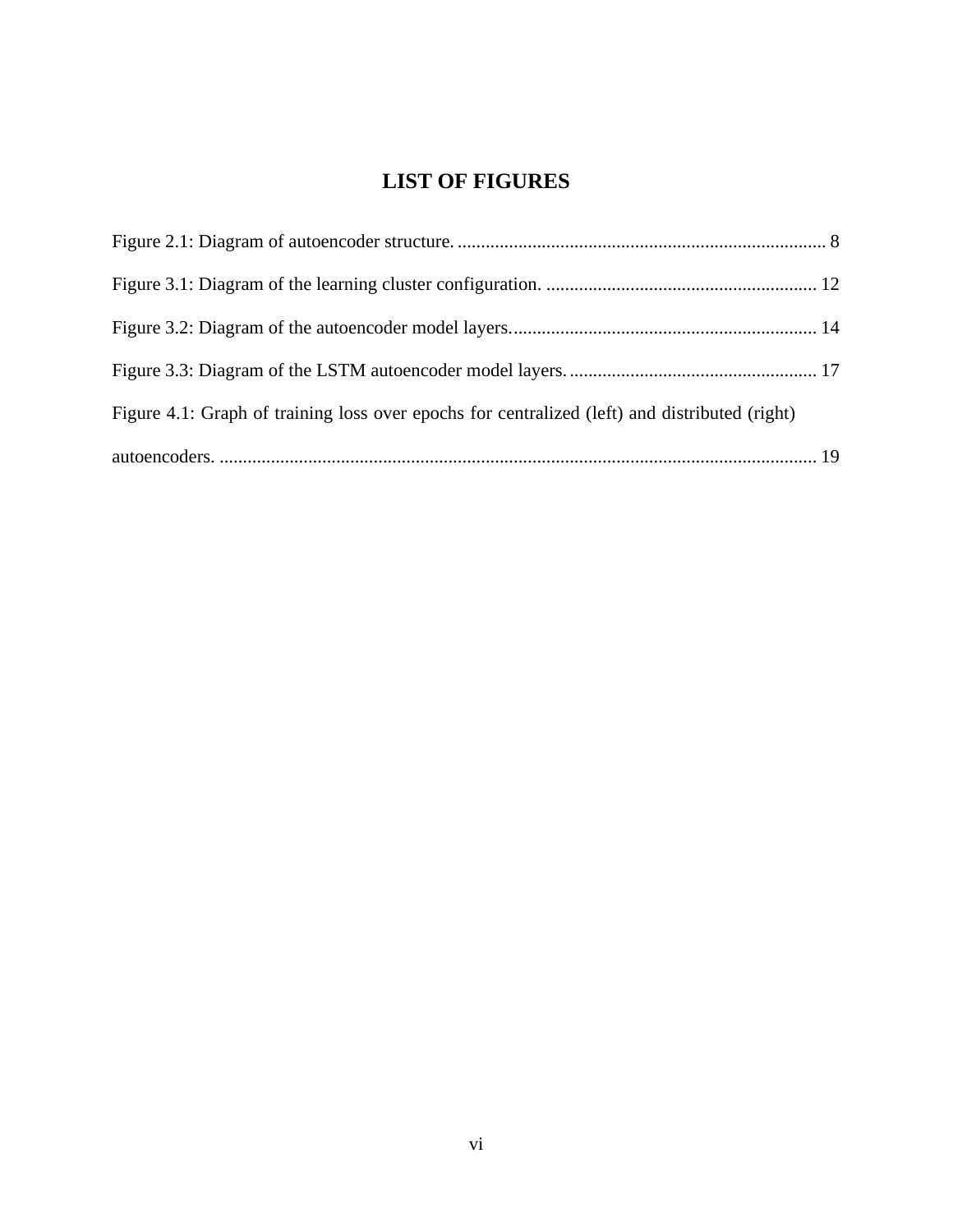# **LIST OF TABLES**

<span id="page-7-0"></span>

| Table 4.1: KDD99 accuracy metrics for both centralized and distributed versions.  20           |  |
|------------------------------------------------------------------------------------------------|--|
| Table 4.2: Average runtimes for prediction on validation and test sets using only the host for |  |
|                                                                                                |  |
| Table 4.3: Batching average runtimes for prediction using the centralized autoencoder and      |  |
|                                                                                                |  |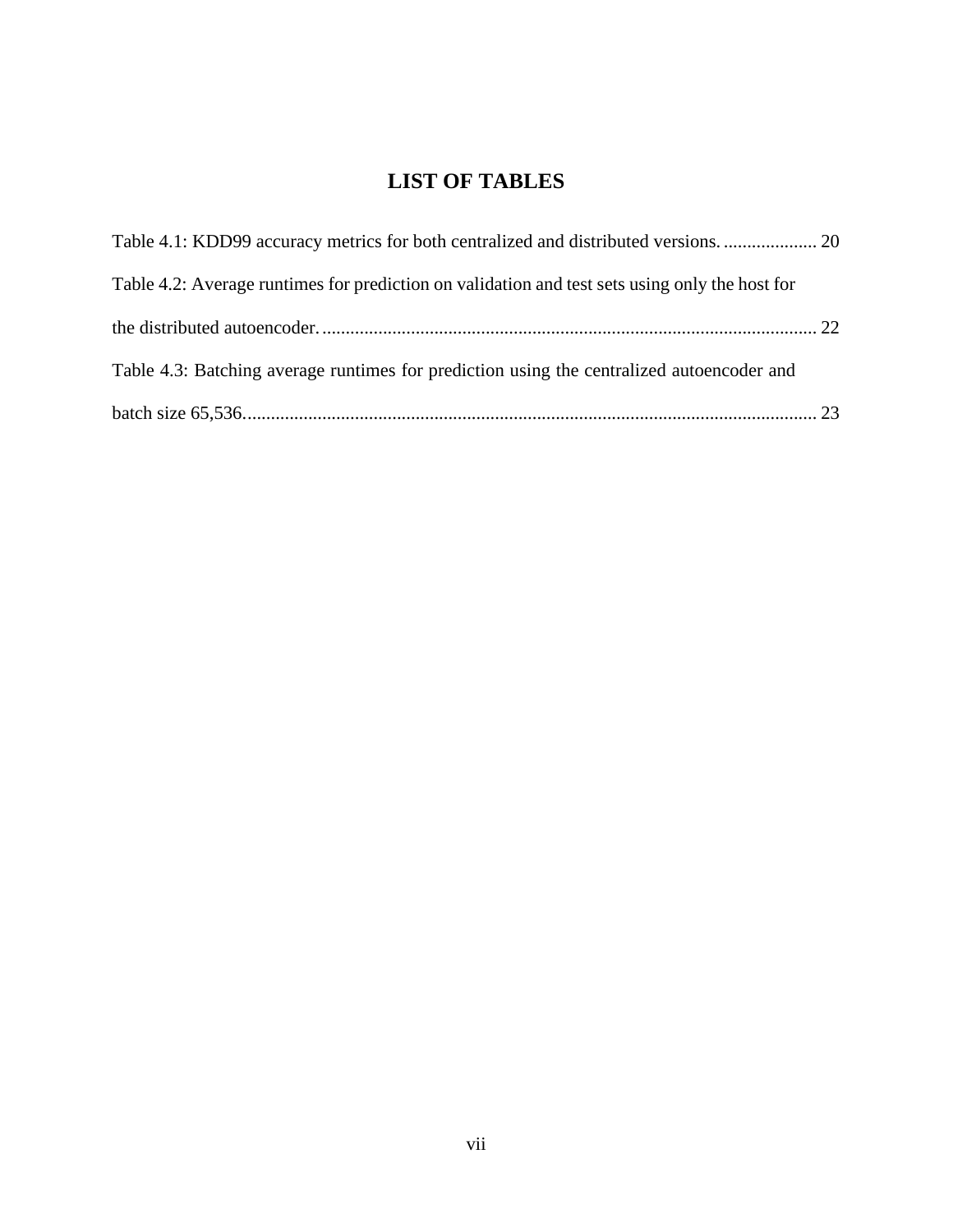# **CHAPTER 1: INTRODUCTION**

<span id="page-8-0"></span>In the age of modern computing, there are increasingly many devices that are capable of connecting to the internet and rely on that infrastructure to perform their tasks. Any device that has embedded systems that can collect and send data using a connection to the internet is an Internet of Things (IoT) device. IoT devices typically send their data to an IoT gateway or another edge device for analyzing locally or transmitting it to the cloud for analysis. However, this explosive growth of the IoT has led to massive increases in the amount of data that needs to be managed, and the more information and data that is shared, the more potential for hackers to steal that information [1]. Predictions on the number of IoT devices vary, but a 2015 to 2019 survey by [2] recorded 10 billion IoT devices in 2019 and predicts a total of 26.5 billion devices connected to the internet in 2022 with 16.4 billion being IoT. It is apparent that the sheer amount of data generated by that many billions of devices is not able to be reasonably processed.

One method of data analysis that has gained much popularity is the use of a deep neural network (DNN). DNNs have advanced speech recognition, natural language processing, and computer vision to name a few, and they are continuing to be applied to many new areas. Several advantages of DNNs include no need for feature engineering, good performance on unstructured data, no requirement for data labels, and good results with correct training [3]. This means that DNNs are effective at analyzing the data generated by IoT devices and are a potential tool for solving the problem of anomaly detection.

Anomaly detection, or outlier detection, is an application of data science involving the identification of unusual points that deviate too far from a baseline, achievable using many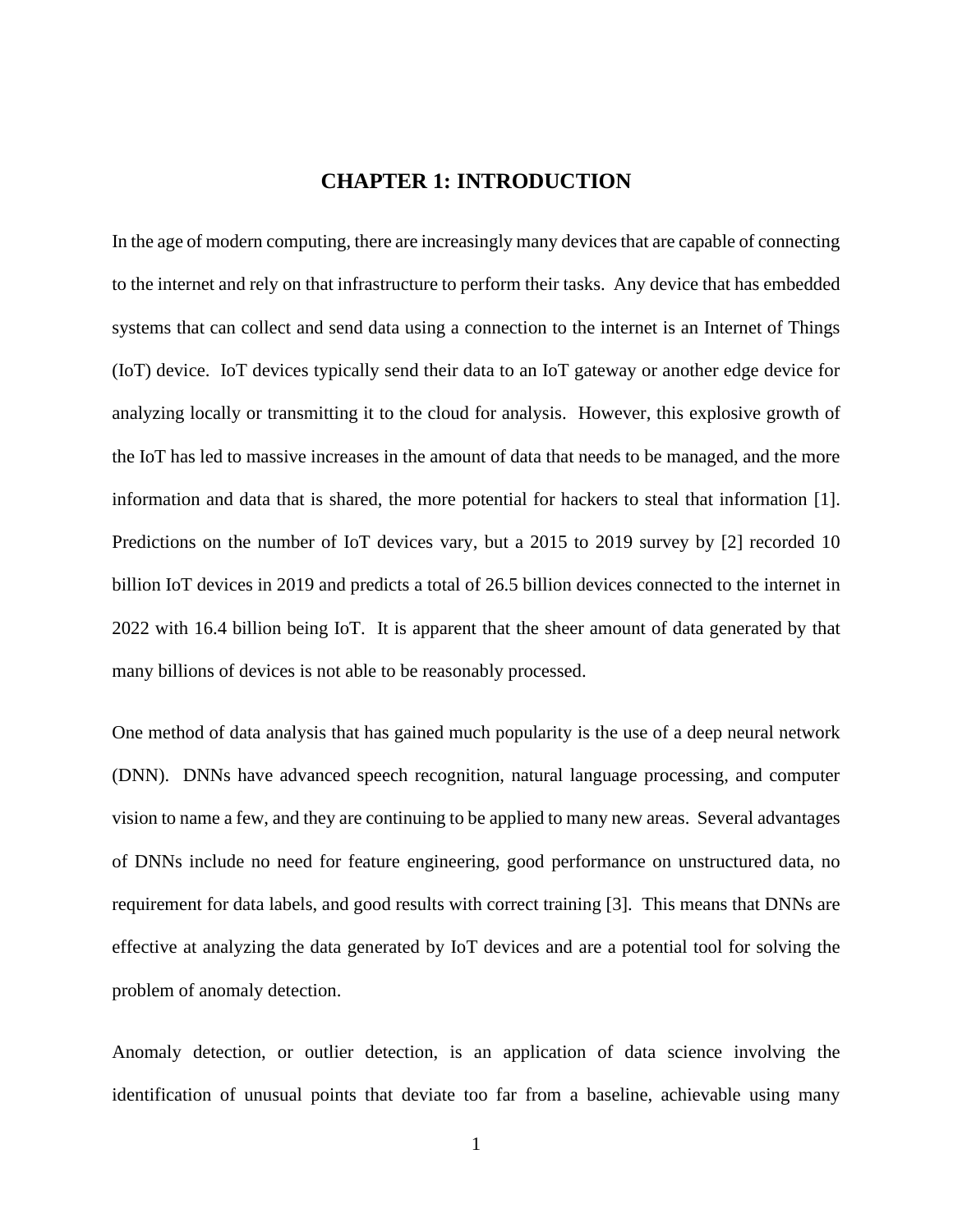different methods including classification, clustering, and local factoring [4]. The field of anomaly detection has a long history of research into improving the accuracy of the methods to better determine abnormal data objects. This research all started with the proposal of an intrusion detection system by D.E. Denning in 1987 [5]. Since then, there have been many advancements in machine learning techniques to improve the classification accuracy of outliers, and anomaly detection models have become popular in cybersecurity. More recently, considerable headway has been made by using DNNs in solving some challenges faced when using other machine learning methods. Since there can be a lot of outliers in IoT data, DNNs can be applied to help detect and filter the anomalous data. They can also help strengthen the security of IoT devices against attackers. There were 1.5 billion IoT cyberattacks recorded by Kaspersky in the first half of 2021, so this is a prevalent security threat to businesses and individuals' data [6].

#### 1.1 Challenges in Anomaly Detection

<span id="page-9-0"></span>In the context of an intrusion detection system, the most significant challenges machine learning methods tend to suffer from are high amounts of false positives and low throughput from high evaluation costs on more complex models [7]. The latter is especially prevalent when large amounts of data or rapid data streams are involved. Neural networks in particular have high computational requirements.

More generally, there are several challenges in anomaly detection that remain unsolved: achieving a high anomaly recall rate, detecting anomalies in high-dimensional or dependent data, dataefficient learning of normal and abnormal points, robustness to noise, and detecting complex anomalies. In recent years, much headway has been made in creating DNN methods for anomaly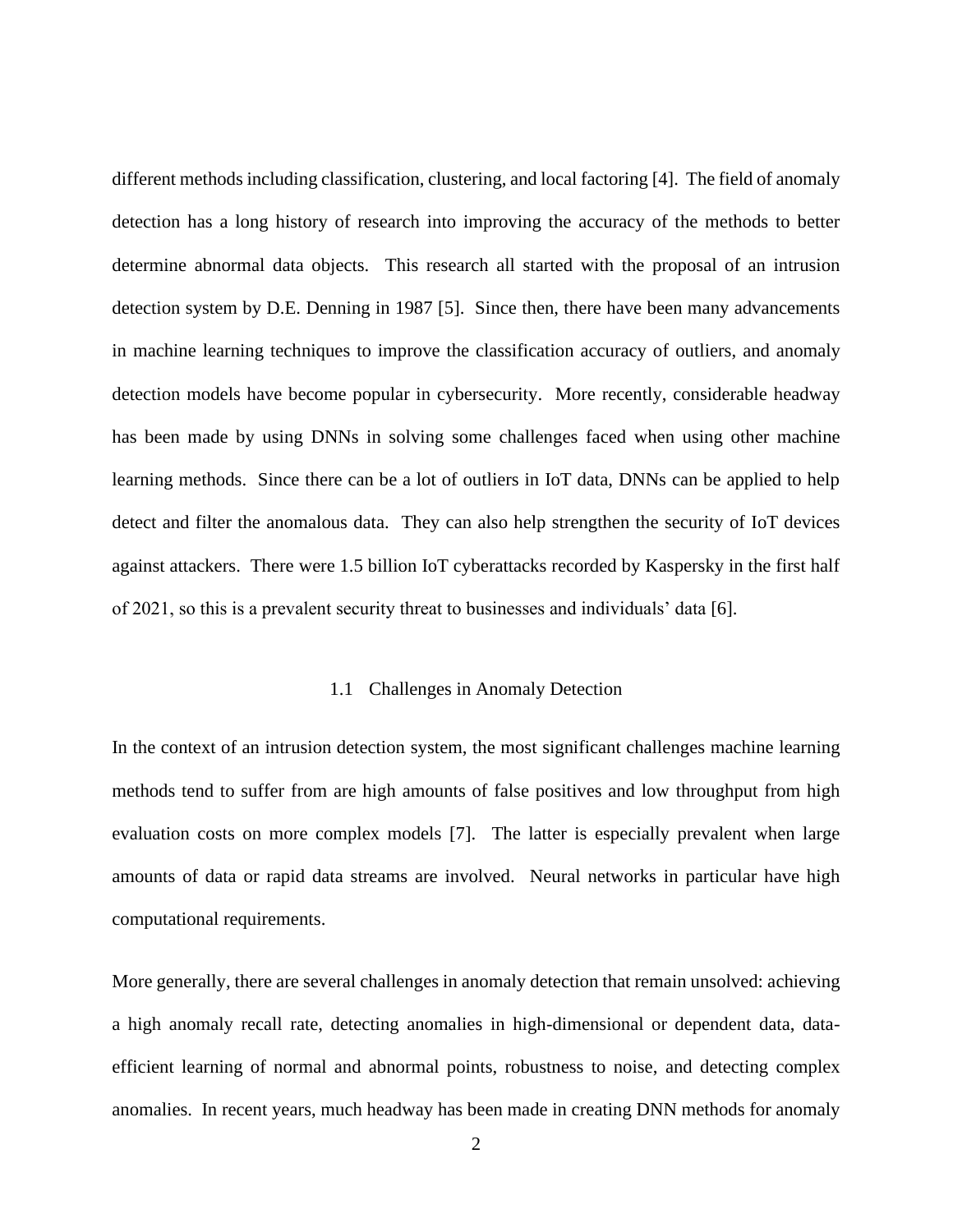detection that have considerably better performance than traditional methods on challenging problems [8]. However, the computational demands of running these detection networks are still high.

#### 1.2 Thesis Statement

<span id="page-10-0"></span>Many real-world anomaly detection tasks involve large amounts of data. In order to tackle the computation demands in the realm of IoT, this thesis aims to determine if it is possible to leverage edge computing resources to train and evaluate a DNN anomaly detection model without a substantial loss of accuracy. This thesis presents a distributed deep anomaly detection model built using TensorFlow, verifies the impacts on accuracy, and reports on the results to support the following statement: by utilizing edge devices, it is possible to reduce the computational load on the chief server and handle big data anomaly detection tasks using a DNN without reducing the accuracy of the predictive model.

#### 1.3 Thesis Contribution

<span id="page-10-1"></span>In this thesis, we tackle the challenge of handling anomaly detection on the edge to better leverage available resources. The goal of this is to have the model be scalable and able to handle the large amounts of data generate by IoT devices, something which a DNN anomaly detector running on a single server would not be able to handle. By proving the validity of the thesis statement, it will enable further research and development of distributed deep anomaly detection models capable of handling the continually growing influx of data from the IoT without concern over losing accuracy.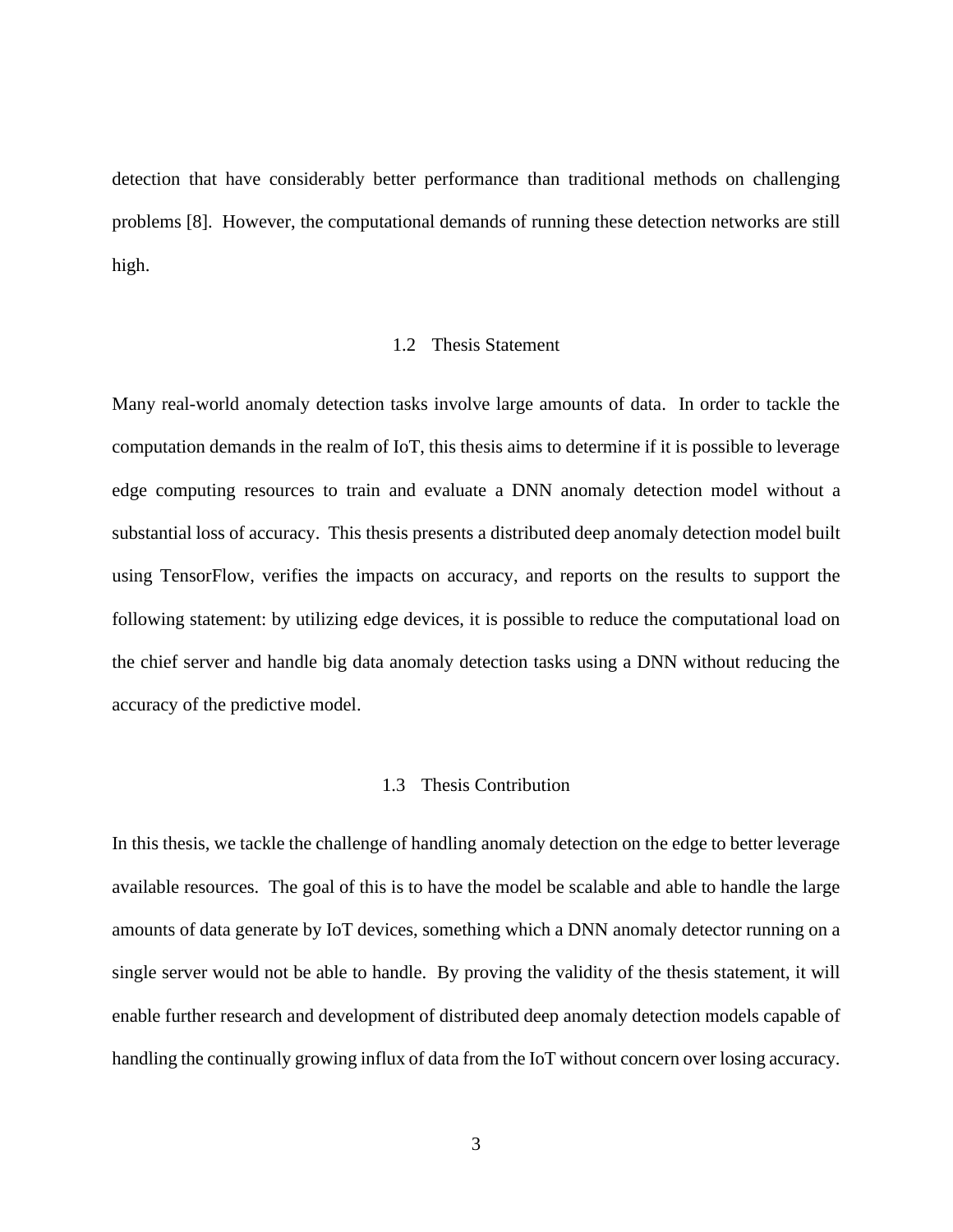In Chapter 2, we review related works and present key concepts and terms useful in understanding the material presented in this paper. The structure of the distributed autoencoder anomaly detector used in this study is described in detail in Chapter 3. The results and analysis from testing the model are given in Chapter 4. Finally, we conclude by summarizing the results and propose future avenues for this research.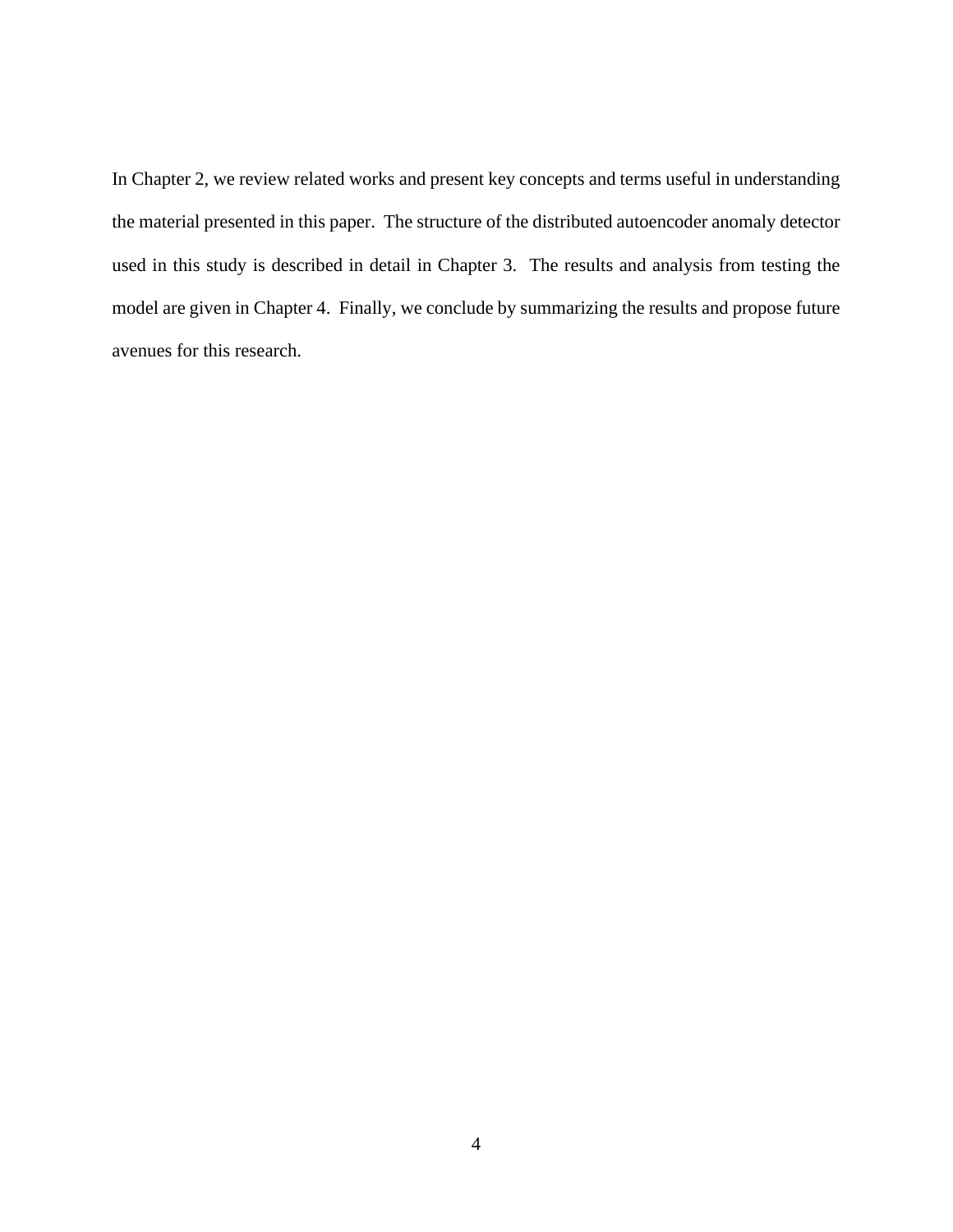# **CHAPTER 2: PRELIMINARIES AND TERMINOLOGY**

<span id="page-12-0"></span>This section covers related work, introduces definitions of common terms, and provides some background on key concepts utilized in this thesis.

#### 2.1 Related Work

<span id="page-12-1"></span>In classic network anomaly detection, a survey in [9] identifies the main categories of the methods to be classification-based, statistical based, knowledge-based, and clustering-based and evaluates the strengths and weaknesses of each. An earlier survey performed in [7] identifies similar methods and evaluates many of the same model categories. Neither of them go into depth with DNNs nor do they cover any distributed context considerations.

A recent, extensive survey on anomaly detection using deep learning is presented by [8] in which 180 works are referenced. It shows that there has been copious amounts of research into improved deep anomaly detection models with three main categories: deep learning for feature extraction, learning normal feature representations, and end-to-end anomaly scoring. The authors of the survey also present their own end-to-end anomaly scoring network in [10] where they make use of deviation networks, a few labeled anomalies, and prior probability to add a statistical component. While each of these methods tackles certain subsets of the challenges with anomaly detection, all aimed at improving accuracy, none of them tackle the problem of computational costs and big data.

In the category of distributed anomaly detection using DNNs, very few works exist, and none of them perform a comparison study on the accuracy impact due to the distributed training. Some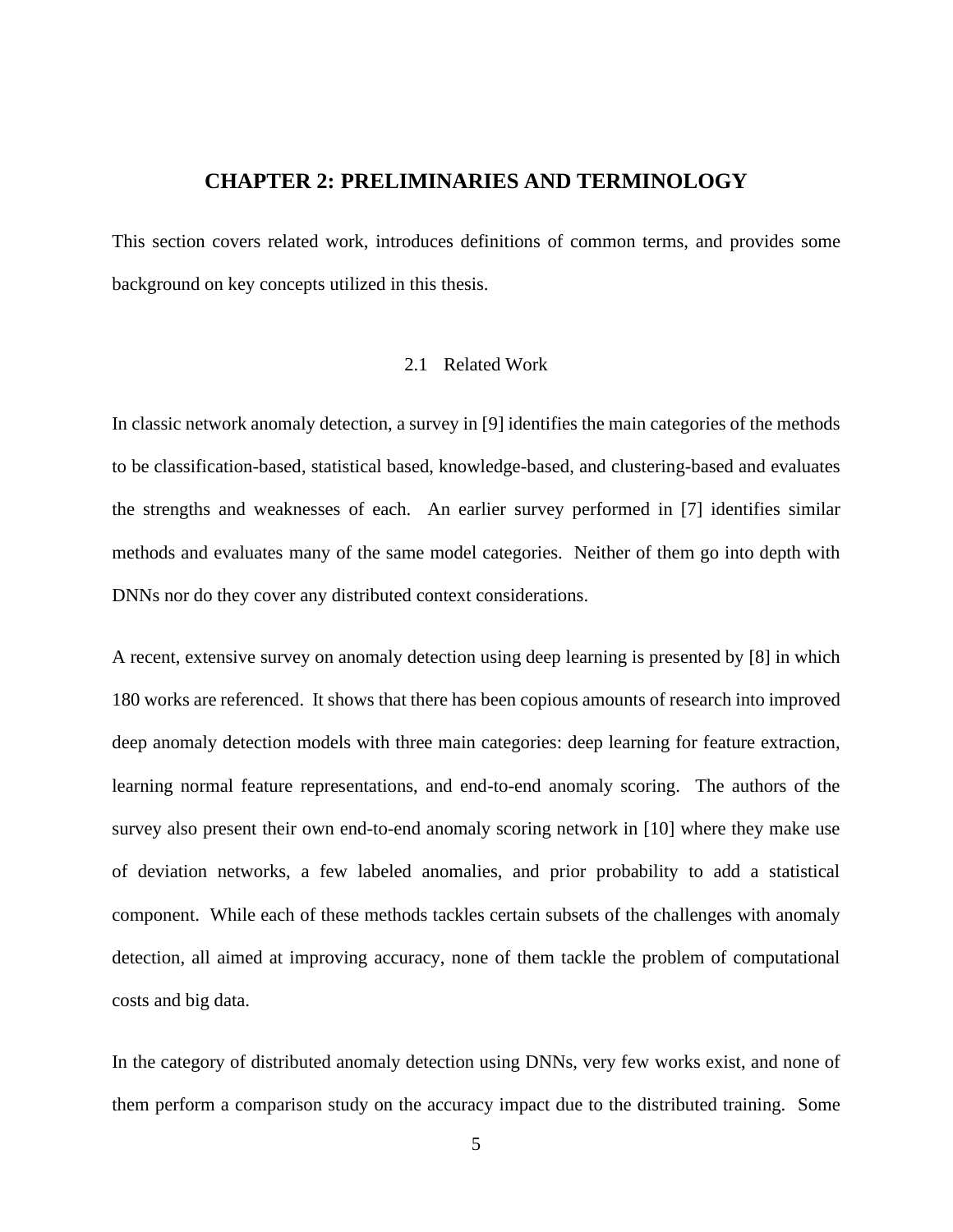works focus on optimizing the runtime of distributed DNNs in general [11, 12], but they do not perform any analysis on potential differences in accuracies for models trained on a single machine compared to their distributed training methods. Additionally, [12] focuses on a branchy network that runs separate branches on different IoT devices and aggregates the results to improve accuracy, but they do not mention any comparison to the accuracy of a non-branchy model that simply trains on a set of fully aggregated data. For anomaly detection using distributed DNNs, the work in [13] focuses on optimizing the detection delay in IoT datasets. In [14], the distributed model does not seem to run distributed training on a single predictor but instead runs two separate preprocessing and predictor pipelines on separate sets of edge devices and aggregates the predictions later. Since there is no research into this specific area and very little on distributed deep anomaly detection in general, this study aims to address the questions of impact on accuracy from transitioning anomaly detection to a distributed context.

#### 2.2 Metrics

<span id="page-13-0"></span>The metrics that are used to evaluate the models in this thesis are accuracy, precision, and recall. Accuracy is defined as the number of correct labels. It is calculated by:

$$
Accuracy = \frac{True \ Positive + True \ Negative}{True \ Positive + False \ Positive + True \ Negative + False \ Negative}
$$

Precision is a measure of how many of the predicted positive labels are actually positive, but it does not factor in false negatives. Precision is given by:

$$
Precision = \frac{True \, Positive}{True \, Positive+False \, Positive}.
$$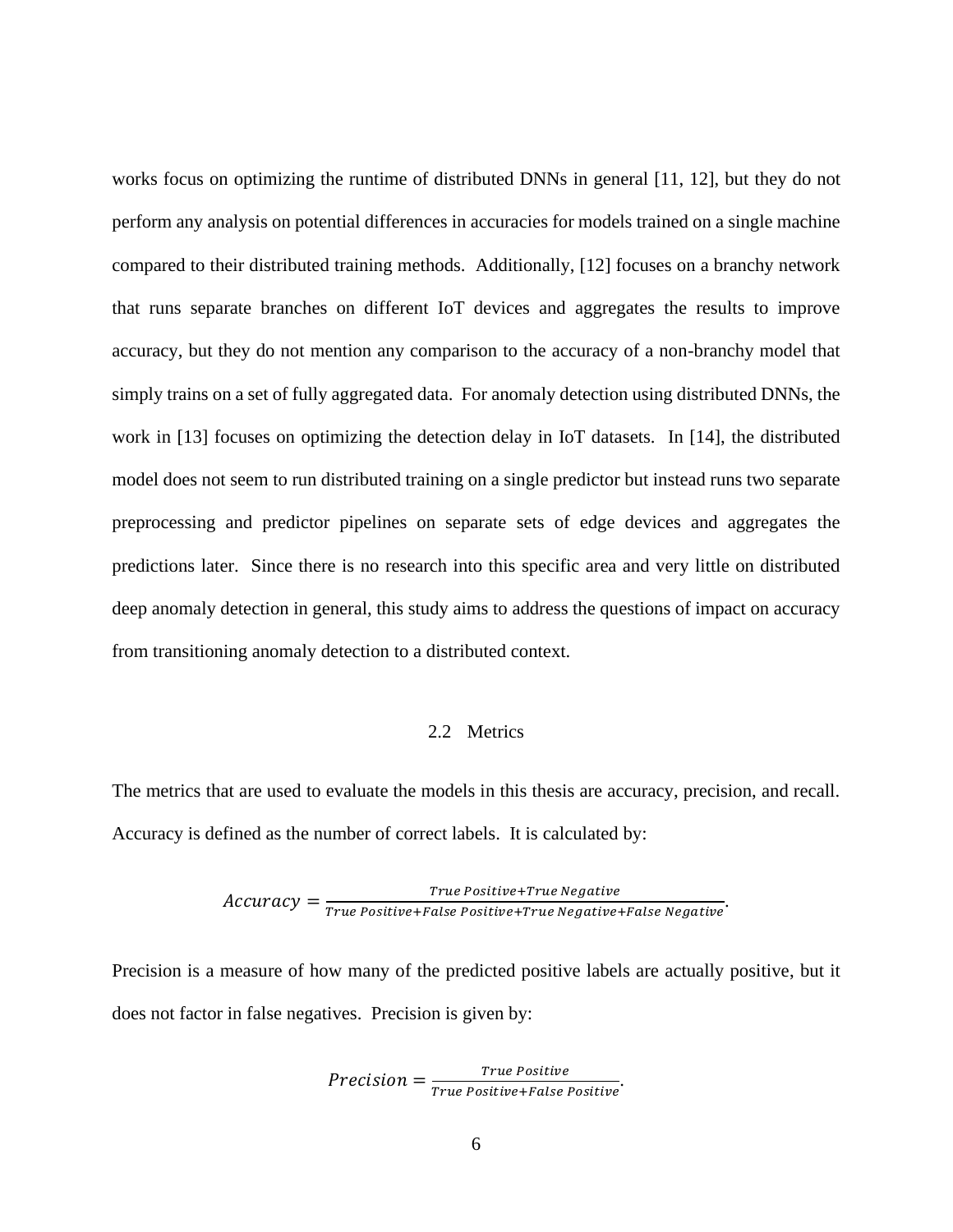Recall is a measure of how many of the positive labels are captured by the model, but it does not penalize false positives. Recall is given by:

$$
Recall = \frac{True \, Positive}{True \, Positive+False \, Negative}.
$$

The precision tends to be more important when the cost of a false positive is high while the recall is more important when the cost of misclassifying positive points is high. In the context of anomaly detection, they carry approximately equal weight since anomalies do not want to be missed but excessive false alarms are also undesirable.

The loss metric used during training and in calculating the threshold for the models is mean absolute error (MAE). MAE is a measure of the absolute value of the differences between true values and predicted values, calculated by:

$$
MAE = \frac{\sum_{i=1}^{n} |y - \hat{y}|}{n},
$$

where y is the true value,  $\hat{y}$  is the predicted value, and n is the total number of predictions. ReLU, the rectified linear unit, is an activation function for DNN layers that is piecewise linear. ReLU outputs the input directly if it is positive and outputs zero otherwise. The main benefit of ReLU is that it solves the vanishing gradient problem, where gradients get so small the model becomes almost impossible to train, from which both sigmoid and tanh activation functions suffer [15]. Adam, or adaptive moment estimation, is the type of optimizer that is used when compiling the DNN models in this thesis. The optimizer is responsible for handling the gradients during training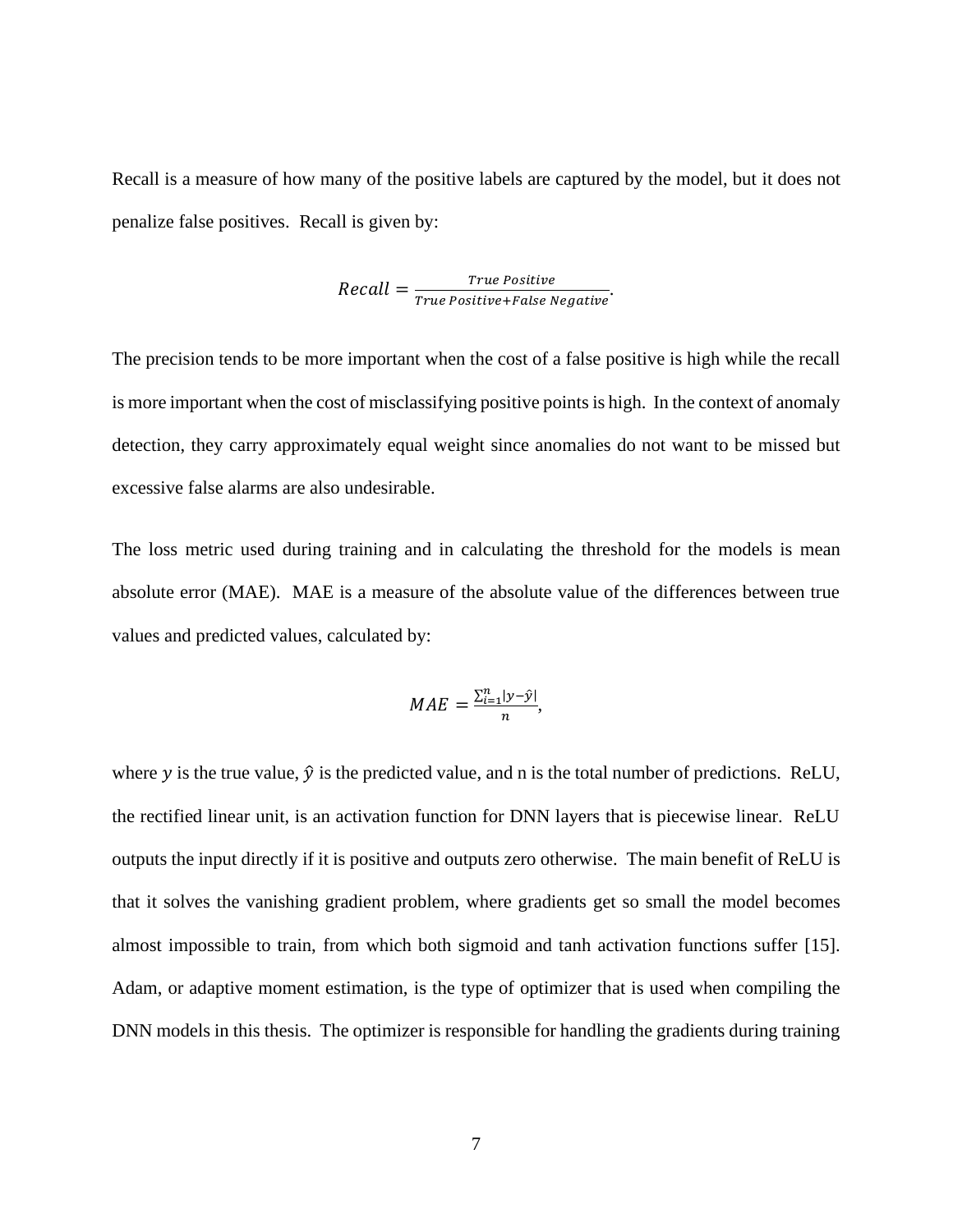

Figure 2.1: Diagram of autoencoder structure.

<span id="page-15-1"></span>which allows the model to converge. Adam has good runtime performance and achieves good accuracy in many settings [16].

#### 2.3 Autoencoder Structure

<span id="page-15-0"></span>The anomaly detector network design in this thesis uses an autoencoder. An autoencoder consists of two parts, the encoder and the decoder. The encoder portion maps the input feature space to a condensed lower dimensional latent space, and the decoder maps that latent space to another space that has the same dimensionality as the input space to attempt to match the original input. Figure 2.1 gives a visual representation of this structure. Reconstruction error is the difference between the input to the encoder and the output of the decoder. The idea behind this is that an autoencoder trained to accurately reconstruct the normal data with a low error will have difficulty reconstructing data that is abnormal. The higher reconstruction errors can then be used to determine anomaly data points [17].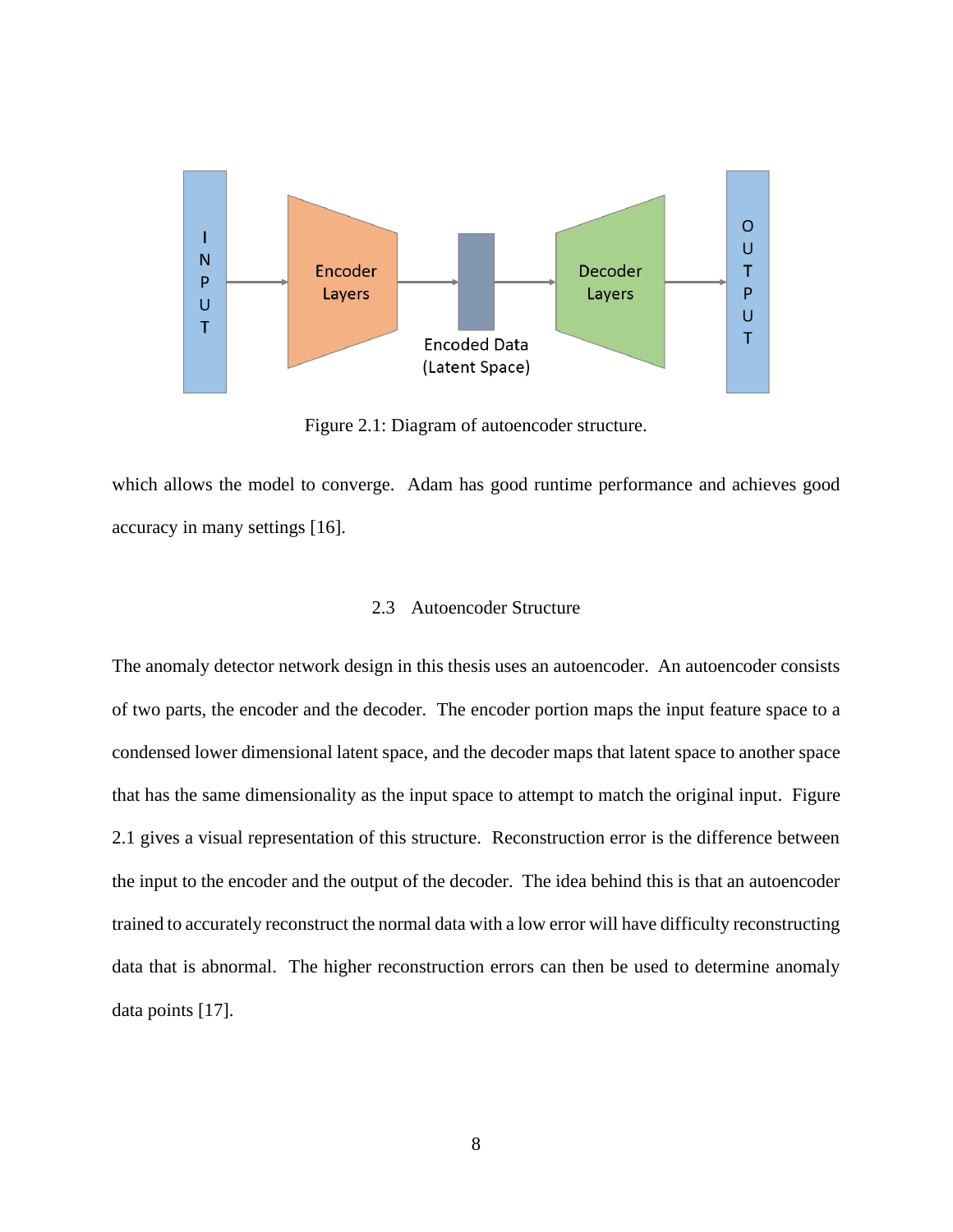There are two types of layers used in the autoencoders in this study. Dense layers are fully connected layers that are useful for modeling latent features and can be applied to many prediction problems. Long short-term memory (LSTM) layers are a type of layer commonly used in recurrent neural networks. LSTM nodes store a history of the data that has passed through in order to help predict the next value. This makes them useful in predicting temporal data.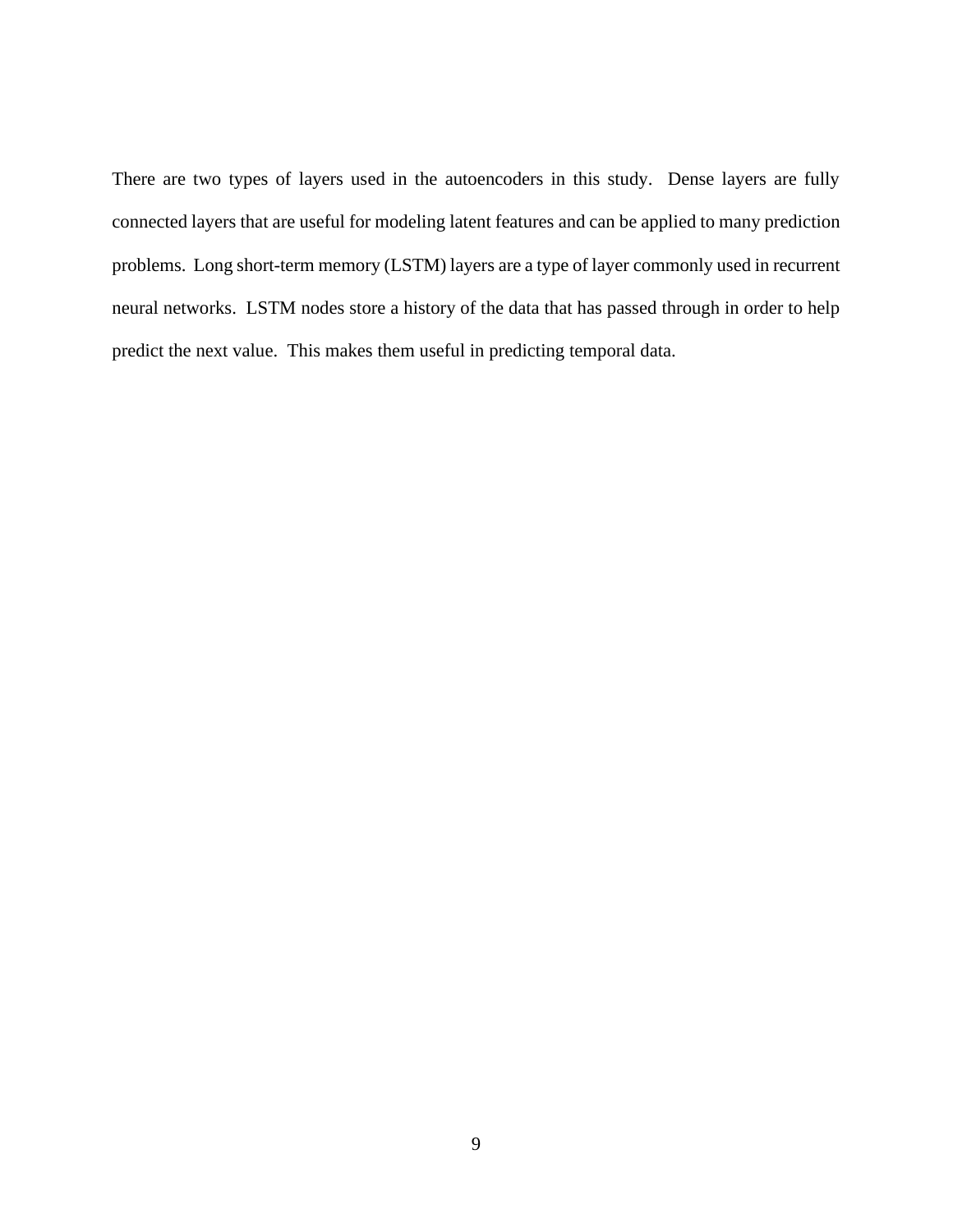# **CHAPTER 3: DISTRIBUTED ANOMALY DETECTION**

<span id="page-17-0"></span>This section describes the configuration and hardware of the host server and edge server modules used to conduct this research experiment. It also presents the implementation of the anomaly detection system on the host and edge servers and provides details on the execution of the study. The host server is run on an older Asus model G751JY laptop. The edge servers are three Nvidia Jetson AGX Xavier modules. Additional hardware and software setup is required for each of the edge server modules to be able to perform the required deep learning tasks in coordination with the rest of the cluster.

#### 3.1 Learning Cluster Configuration

#### *3.1.1 Jetson AGX Xavier Modules*

<span id="page-17-2"></span><span id="page-17-1"></span>Each Jetson AGX Xavier module is distributed as an independent machine learning system on module (SoM) from Nvidia. They come with 32 GB of LPDDR4x RAM, 32 GB internal storage that can be upgraded, 8-core ARM CPU, 512-core Volta GPU with tensor cores, 2 NVDLA engines for deep learning acceleration, and a 7-way VLIW vision processor. The modules do not come with built-in Wi-Fi, so a separate card and antennae were installed in each module to make them wireless. The Wi-Fi card used is an Intel dual band wireless-ac 8265 with Bluetooth. The antennae used are IPEX MHF4 internal antennae for Wi-Fi WLAN cards.

These modules are flashed with a modified Ubuntu 18.04 OS provided by the Nvidia SDKManager which contains added packages to enable GPU accelerated deep learning and image processing in addition to running machine learning container environments. The development environments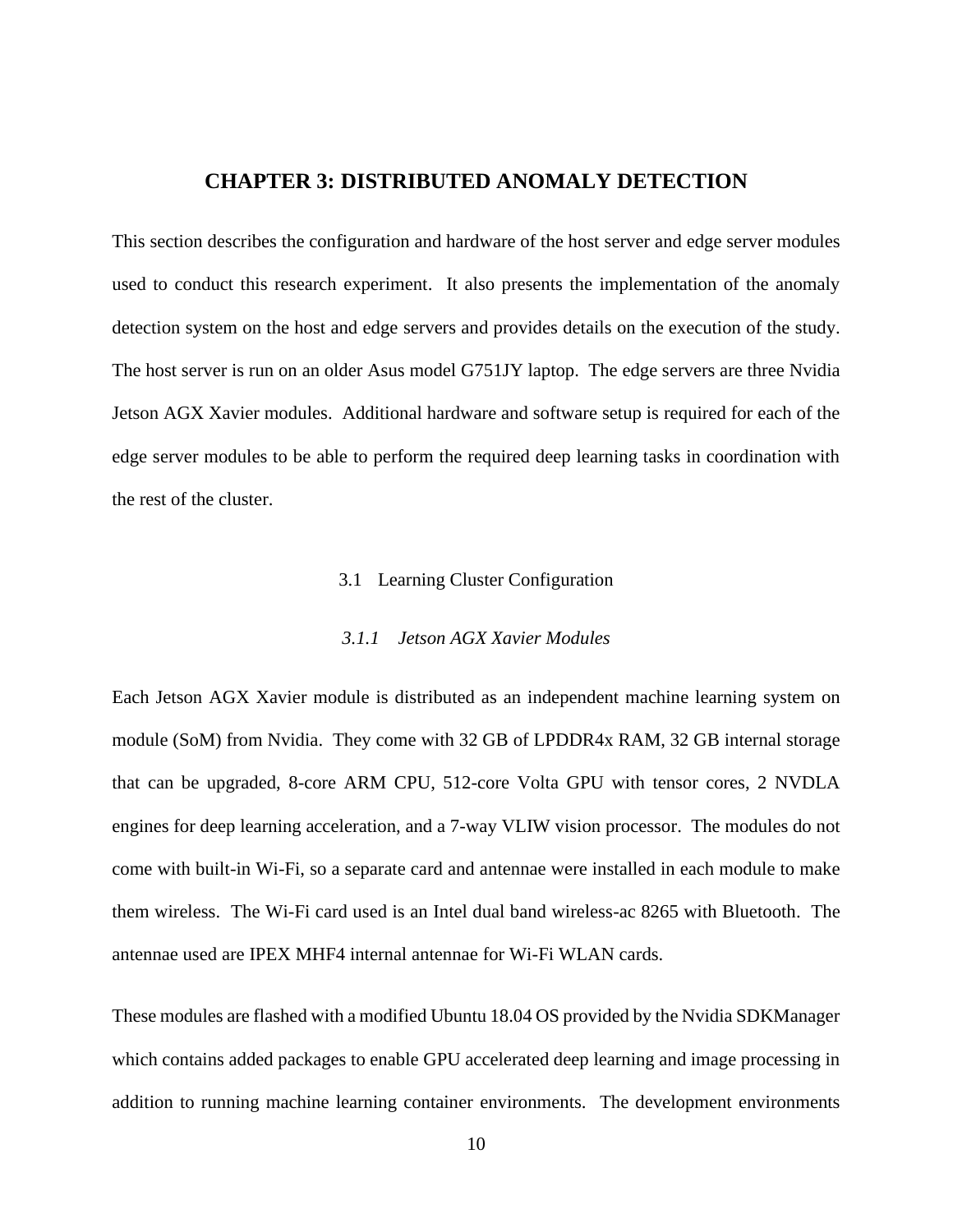used for testing are Docker containers that run isolated virtual environments with specific packages installed. The pre-built Linux4Tegra (L4T) ML Docker container provided by Nvidia runs TensorFlow 1.15 while the pre-built L4T TensorFlow 2.5 container does not contain JupyterLab or other machine learning libraries, so a customized Docker container is required. The custom TensorFlow 2.5 environment used on each module is built on the L4T base r32.6.1 Docker container and has the L4T r32.6.1 version of TensorFlow 2.5 and other required machine learning libraries installed along with JupyterLab to enable remote development. The code used to build the Docker container is modified from the public GitHub code available in [18]. The modules come with multiple power modes that operate at specified watts and downclock CPU and GPU speeds to meet the power constraints of that mode. For all experiments, the modules are set to the "MAXN" power mode which does not impose power constraints and allows full utilization of the CPU and GPU without downclocking.

#### *3.1.2 Host Server*

<span id="page-18-0"></span>The laptop used for the host server is running Windows 8.1 and has 32 GB of DDR3 RAM, a 4 core Intel i7-4870HQ 2.5 GHz processor (8-core virtual CPU), and a Nvidia GTX 980m GPU with 1536 CUDA cores. The host server, in the role of the chief, needs to run a similar Python environment to the modules in order to communicate properly with them. For this, the Anaconda development environment is used. Communication to the modules is established using SSH to control them and initialize the Docker container environments. Once environments are instantiated, a TCP connection to a JupyterLab server run on the module can be opened in a browser on the host for programming and running of TensorFlow servers on the module. This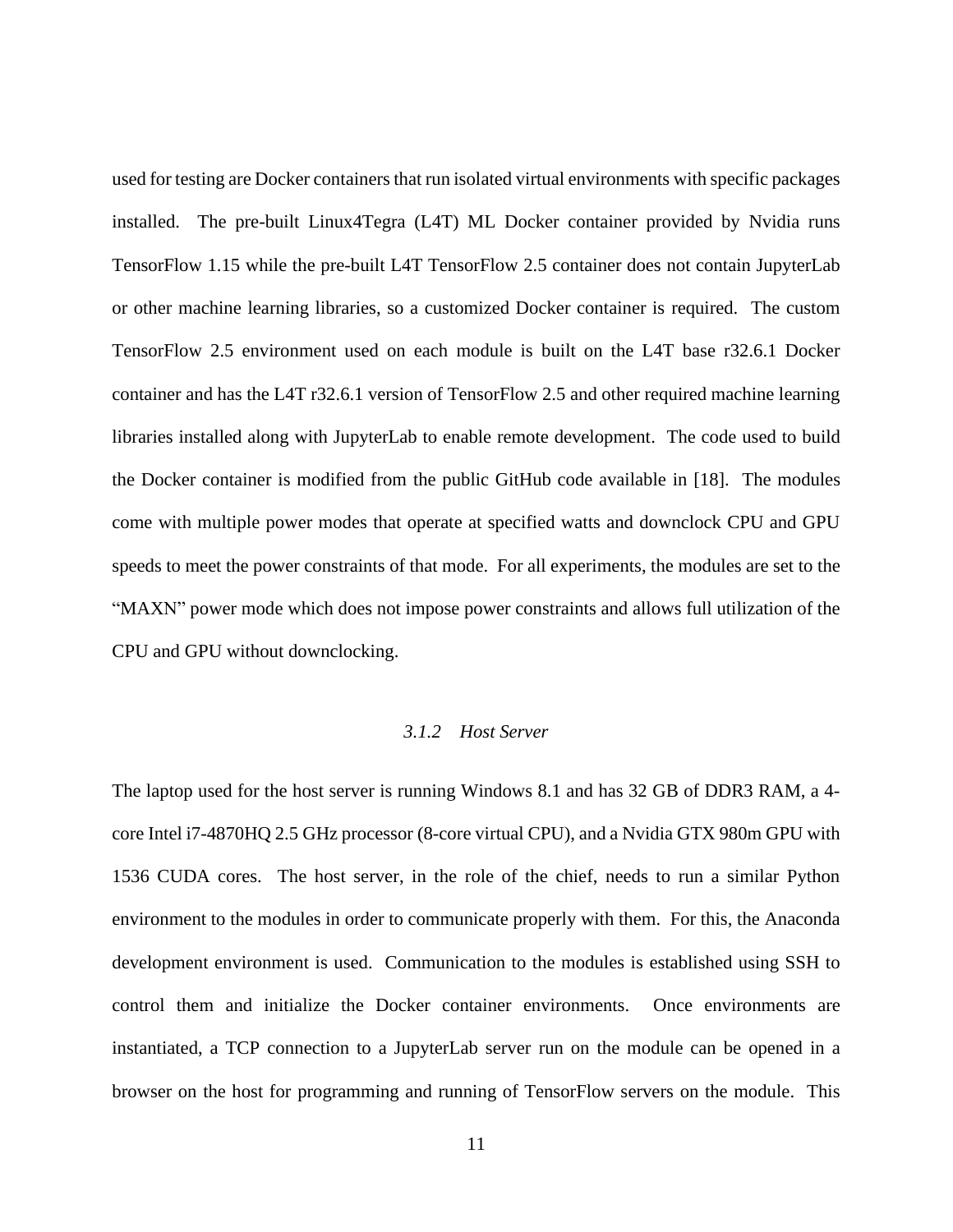

Figure 3.1: Diagram of the learning cluster configuration.

<span id="page-19-2"></span>allows a user to perform all programming and monitoring from the host server machine. The host machine in this implementation also has the dual role of running a parameter server that stores the information and weights of the anomaly detection network and disseminates that information to the host and edge servers when they need to run any training or prediction tasks. Figure 3.1 shows a diagram of the cluster interactions during training and evaluation.

#### 3.2 Dataset Preparation

#### *3.2.1 KDD99 Dataset*

<span id="page-19-1"></span><span id="page-19-0"></span>The datasets used to evaluate the autoencoder are taken from the KDD Cup 1999 (KDD99) datasets available from the UCI machine learning repository [19]. More specifically, the 10 percent train data and 10 percent labeled test data (file named "corrected.gz" in the repository) are used. The datasets model a variety of simulated intrusions in a military network environment, and while they are not representative of modern network attacks, they are still usable for evaluating potential drops in accuracy between a centralized and a distributed version of a model. There are 494,021 entries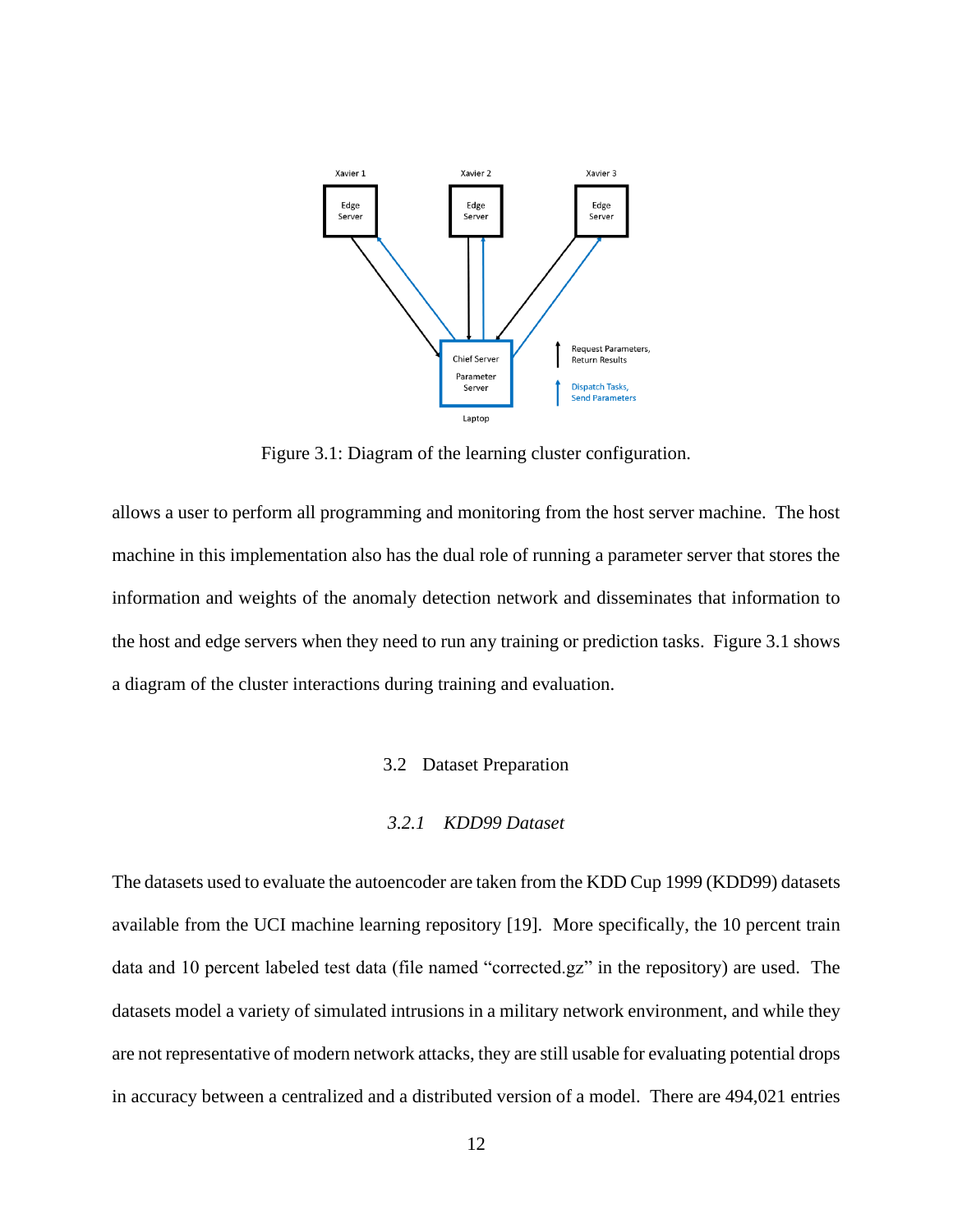in the 10 percent labeled data and 311,029 entries in the 10 percent labeled test data. The original data is multiclass, so both the train and test datasets have their labels converted to a binary classification problem using 0 as a label for normal connections and 1 as a label for attack instances to be compatible with the anomaly detection problem.

There are 41 features, of which only six are retained: protocol\_type, service, flag, logged\_in, is host login, and is guest login. The categorical features protocol type, service, and flag are converted to numeric labels. For the training dataset, the data objects are split into an 80% train set and a 20% validation set. The train set is further filtered to include only the normal connections to allow the model to determine a baseline score against which to compare the anomalous connections.

## *3.2.2 SWaT Dataset*

<span id="page-20-0"></span>The Secure Water Treatment dataset is a real-world dataset of recorded attacks on a water treatment testbed available from [20]. The specific version of the datasets used is SWaT.A2\_Dec 2015. The dataset normal v1 is used to train the model, and the test dataset is attack v0. The data consists of the values from 51 sensors and actuators with the normal set containing 495,000 points and attack set containing 449,919 points. Feature selection is performed to reduce the dimensionality, eliminate features that do not model the attacks, and remove features that generate too much noise to provide a usable baseline. Continuous features are normalized, and the data is converted into a time series dataset using a lookback of 501 points and only taking every 20th point. The resulting time series has 26 timesteps in each sequence for training and prediction.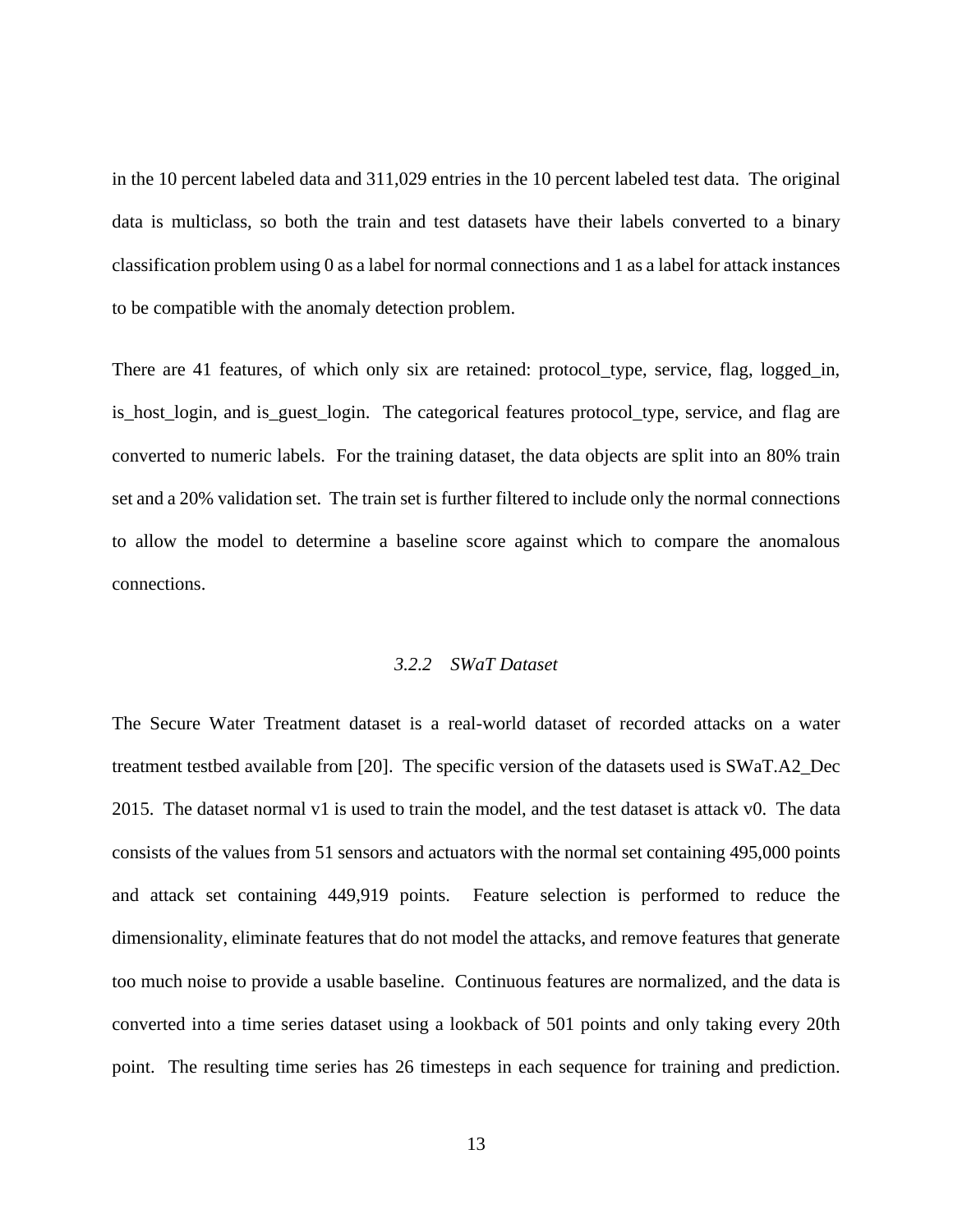

Figure 3.2: Diagram of the autoencoder model layers.

<span id="page-21-2"></span><span id="page-21-0"></span>This is done to reduce the memory requirements and better gauge the future values since there are a considerable number of data points close together without much change.

#### 3.3 Autoencoder Design and Evaluation

#### *3.3.1 Centralized*

<span id="page-21-1"></span>The autoencoder is first constructed to run on a single machine to give a baseline for runtimes and accuracy comparisons. Figure 3.2 shows a diagram of the structure of the autoencoder that is used. The encoder portion uses three dense layers with ReLU activations with 32, 16, and 8 nodes for layers 1, 2, and 3, respectively. The decoder uses three dense layers with ReLU activations to decode and one dense layer for outputs. The number of nodes are 8, 16, and 32 for layers 1, 2, and 3 of the decoder, respectively.

The autoencoder is compiled using the Adam optimizer and MAE loss. It is then fit on the normal train data for 10 epochs with a batch size of 2048. The autoencoder is used to perform a reconstruction pass on the normal train data where it encodes and then decodes the data, and the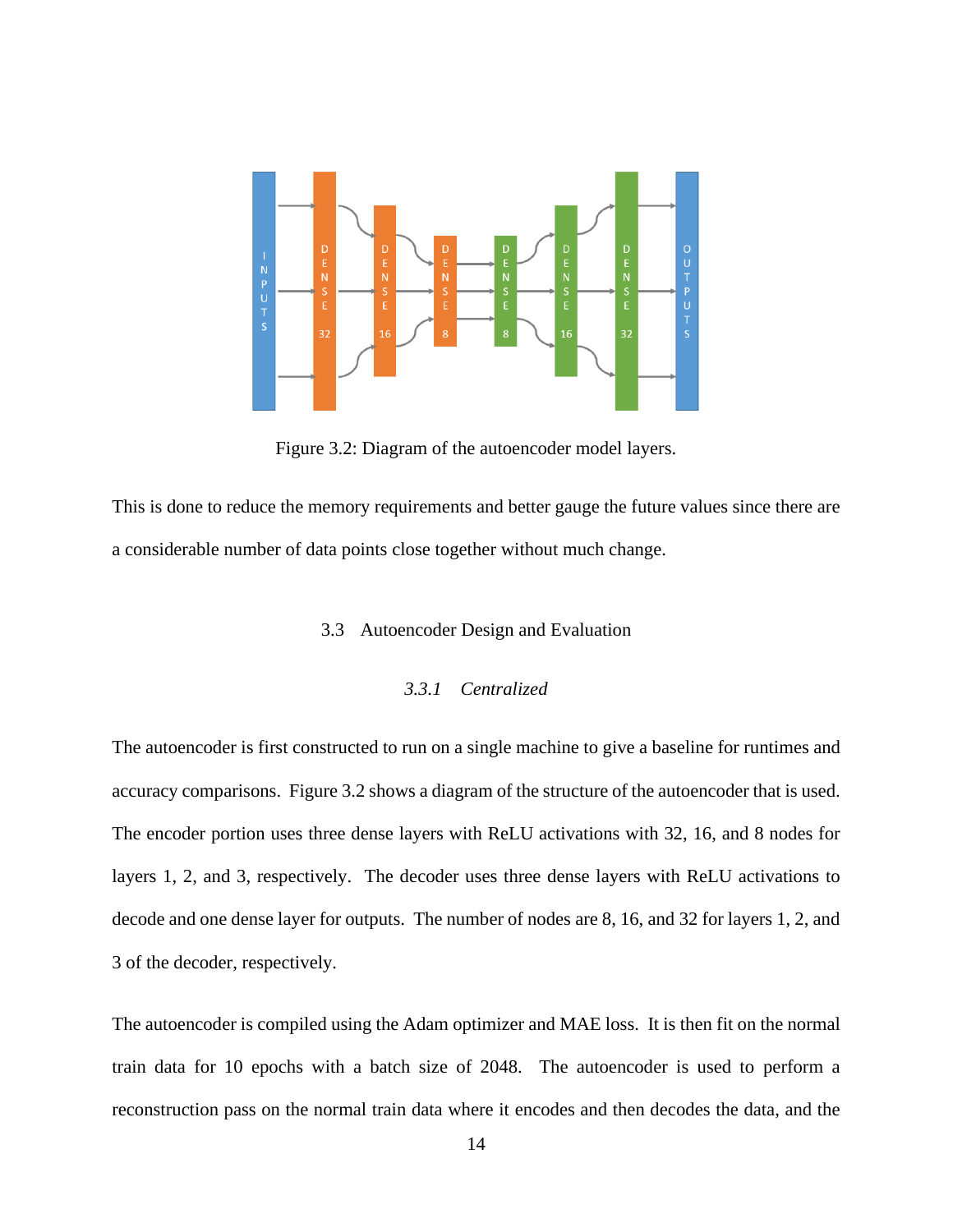MAE loss is evaluated between the reconstructions and the original data for all entries. The mean and standard deviation of the loss are taken and added together to determine the threshold between normal and anomaly data. Any loss greater than or equal to the threshold is considered an anomaly. The model is evaluated on both the validation and test sets where accuracy, precision, and recall are recorded for each. Evaluations are performed on the sets three times each, one without using batching, one using the predict function with a batch size of 65,536, and one using a TensorFlow Dataset with a batch size of 65,536.

#### *3.3.2 Distributed*

<span id="page-22-0"></span>The distributed autoencoder has the same structure as the centralized version, but the setup and the way that the training and evaluation steps are executed are different. A parameter server is initialized on the host machine to store and distribute the variables to the chief and workers. Each parameter server and worker runs a TensorFlow server with a specific environment configuration that includes its role and the IP addresses and port numbers of the other members of the cluster. For the purposes of this study, the parameter server is run in a separate JupyterLab notebook on the host machine and uses a different port from the chief. None of the code for the autoencoder model is stored on the workers; the workers receive their tasks from the chief and query the parameter server for the most recent variables for the model.

The dataset requires a specific format to be compatible with TensorFlow distributed training. The dataset must be packaged inside a function that produces a TensorFlow Dataset and appropriately shards, or horizontally partitions, the dataset for the number of input pipelines, one for each edge server worker. Inside this dataset function, the batching for training needs to be performed and is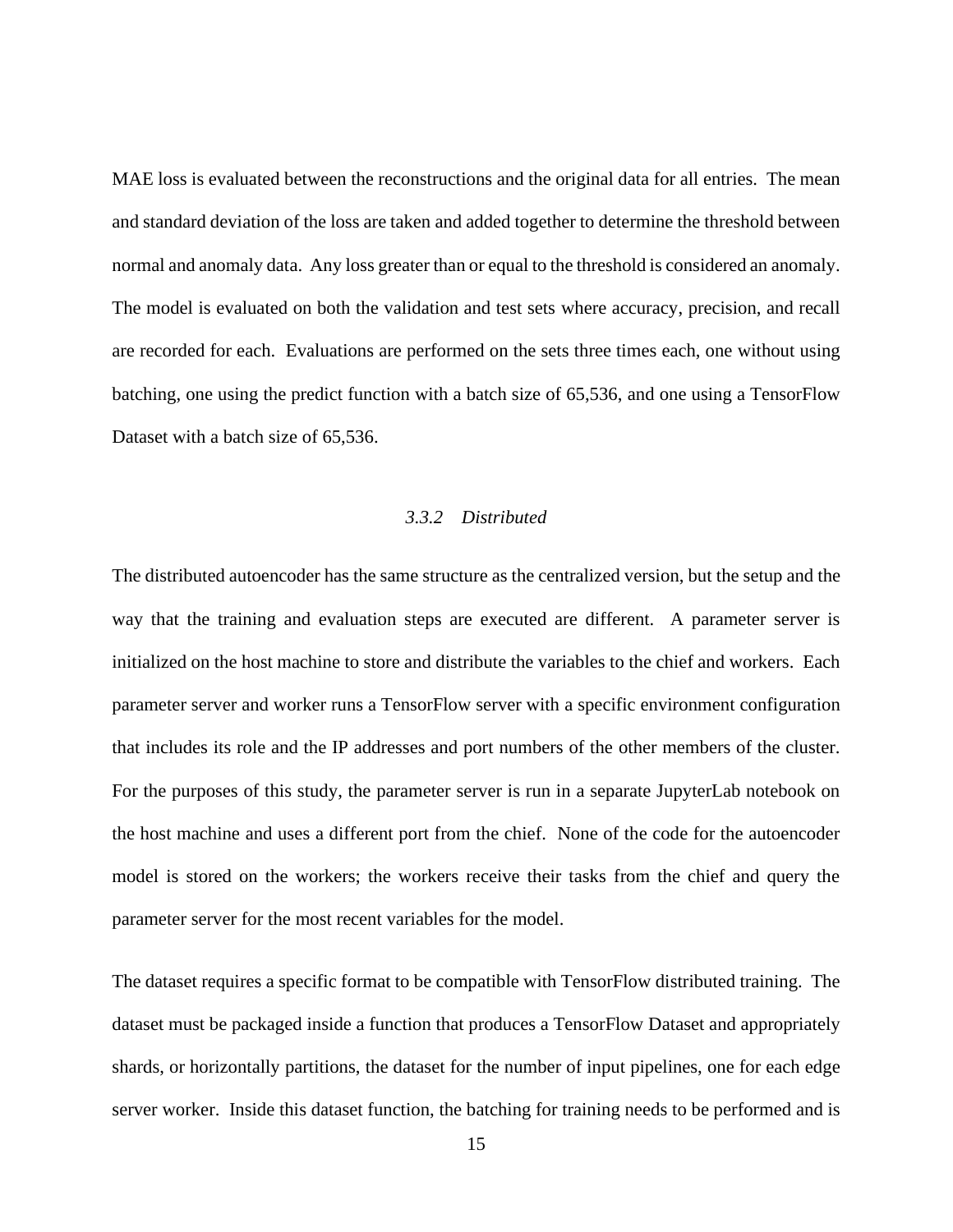set at a batch size of 2048 to keep it consistent with the training for the centralized autoencoder. A DatasetCreator object must then be declared that takes the dataset function as its argument. This DatasetCreator handles the division of the dataset during training.

The chief sets up a TensorFlow cluster resolver and a parameter server variable partitioner that are used to instantiate a TensorFlow ParameterServerStrategy object. Initialization of the strategy causes it to connect to and verify the online status of all members of the cluster. After this, the model can be created and trained.

The model must be declared and compiled within the context of strategy.scope in order for it to utilize the cluster; the Adam optimizer and MAE loss are kept the same from the centralized autoencoder. After that, the model is fit on the previously created dataset for 10 epochs and using steps per epoch equal to the floor of the number of data objects divided by the batch size. This results in a number of steps that is at most 1 less than the number of steps in the centralized version in order to approximate it as closely as possible for accurate comparisons. Due to being unable to retrieve the reconstructions directly because it is not yet implemented in the TensorFlow libraries, the threshold is calculated in the same manner as in the centralized version.

To be able to evaluate the relative performance of the distributed system, four evaluations are performed on both the validation set and the test set. The edge servers are used to perform the first evaluation with a batch size of 4096 for both the validation and test sets. Predictions are handled with the use of a ClusterCoordinator and require a distributed dataset to be created under the strategy and coordinator. A special dataset iterator and evaluation function are needed to run the predictions on the cluster. The TensorFlow library for performing these evaluations is still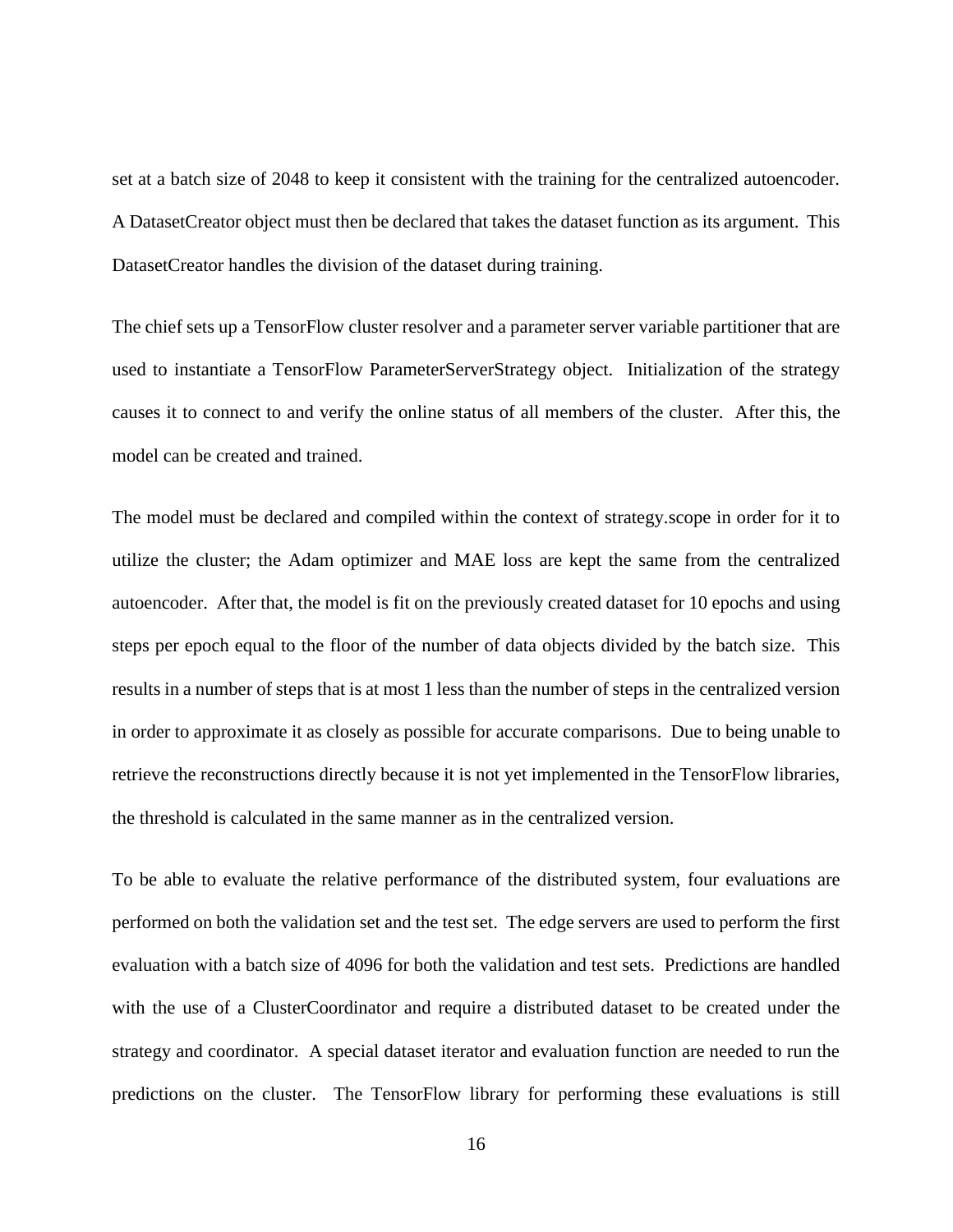experimental and does not guarantee visitation, meaning that not all data points will necessarily be used and some might be repeated, in the current version. As such, the most important information gained from this test is the runtime of the evaluation. The second evaluation is done solely on the host machine with the datasets in batches of size 4096 to compare the runtime and get the true accuracy of the distributed model. The third evaluation is performed using only the host machine and is done with a batch size of 65,536. The last evaluation is similar to the third but does not use any batching.

#### 3.4 LSTM Autoencoder Design

<span id="page-24-0"></span>The autoencoder in Section 3.3 is relatively simple, so to verify the effects that distributed training has on accuracy, a more complex autoencoder is created to predict on the SWaT dataset. This autoencoder uses LSTM layers, similar to [17] but without the dropout, to model the data because of its temporal nature. Four time-distributed dense layers are also added to increase the prediction accuracy by attempting to model correlations in the data that LSTM layers alone may miss. Figure 3.3 shows the structure of this autoencoder, including the number of nodes in each layer. The



<span id="page-24-1"></span>Figure 3.3: Diagram of the LSTM autoencoder model layers.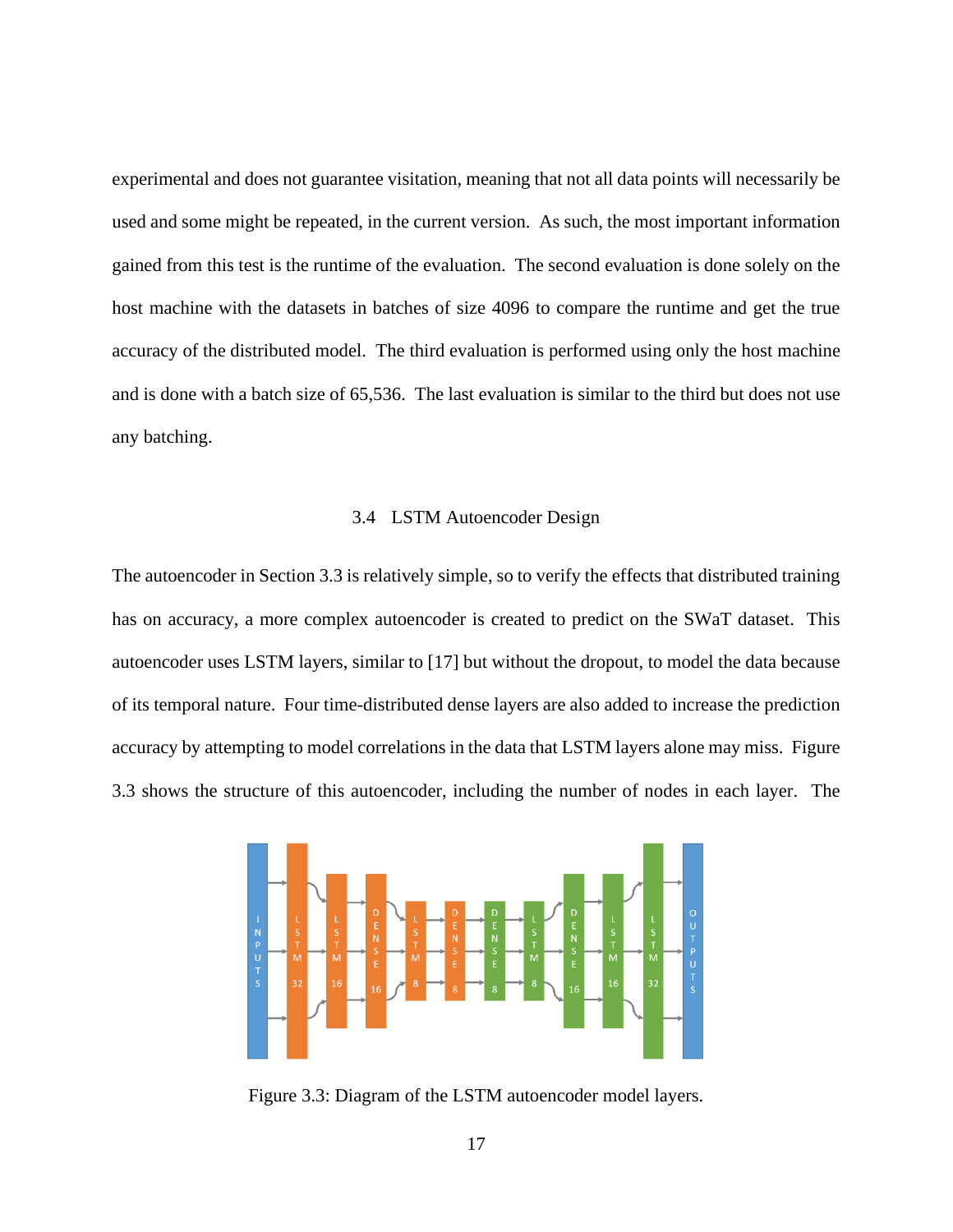number of epochs, optimizer, and loss used to compile and train the model are the same as the previous autoencoder, but the training batch size is increased to 4096. Since the goal of this analysis is mainly focused on evaluating the accuracy, it does not do a detailed comparison of the training and prediction runtimes. Additionally, due to incompatible package versions in Anaconda causing LSTM layers to crash Python, one of the Xavier modules is used as the chief in the testing of this model with the other two modules as the edge server workers.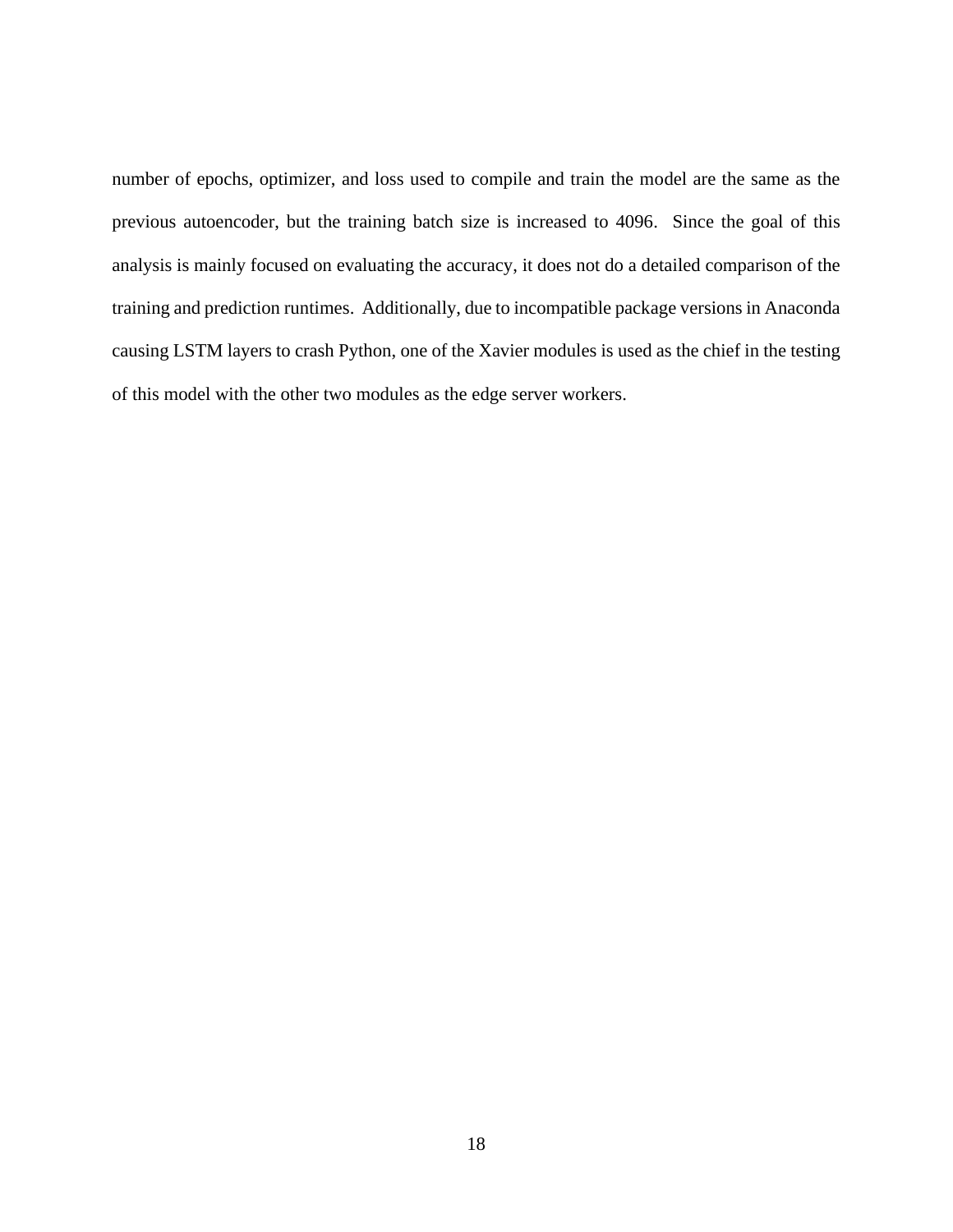## <span id="page-26-0"></span>**CHAPTER 4: ANALYSIS OF RESULTS**

4.1 Results and Observations

#### *4.1.1 Accuracy*

<span id="page-26-2"></span><span id="page-26-1"></span>The centralized autoencoder yields a best accuracy of 0.9560 on the validation set and 0.9234 on the test set. The distributed autoencoder yields similar accuracies with the best also being 0.9560 and 0.9234 for validation and test, respectively. The accuracies vary due to the randomness involved during training the models, but both can generate the same accuracies which all fall within a range of 0.2%. The full accuracy, precision, and recall results are listed in Table 4.1. During repeated testing, the distributed version achieves the average accuracy values more often than the centralized version. The centralized version seems marginally more stable during training based on observations of the graphs of the training loss over epochs, presented in Figure 4.1, where the loss of the distributed model has a higher tendency to fluctuate slightly as it converges.



<span id="page-26-3"></span>Figure 4.1: Graph of training loss over epochs for centralized (left) and distributed (right) autoencoders.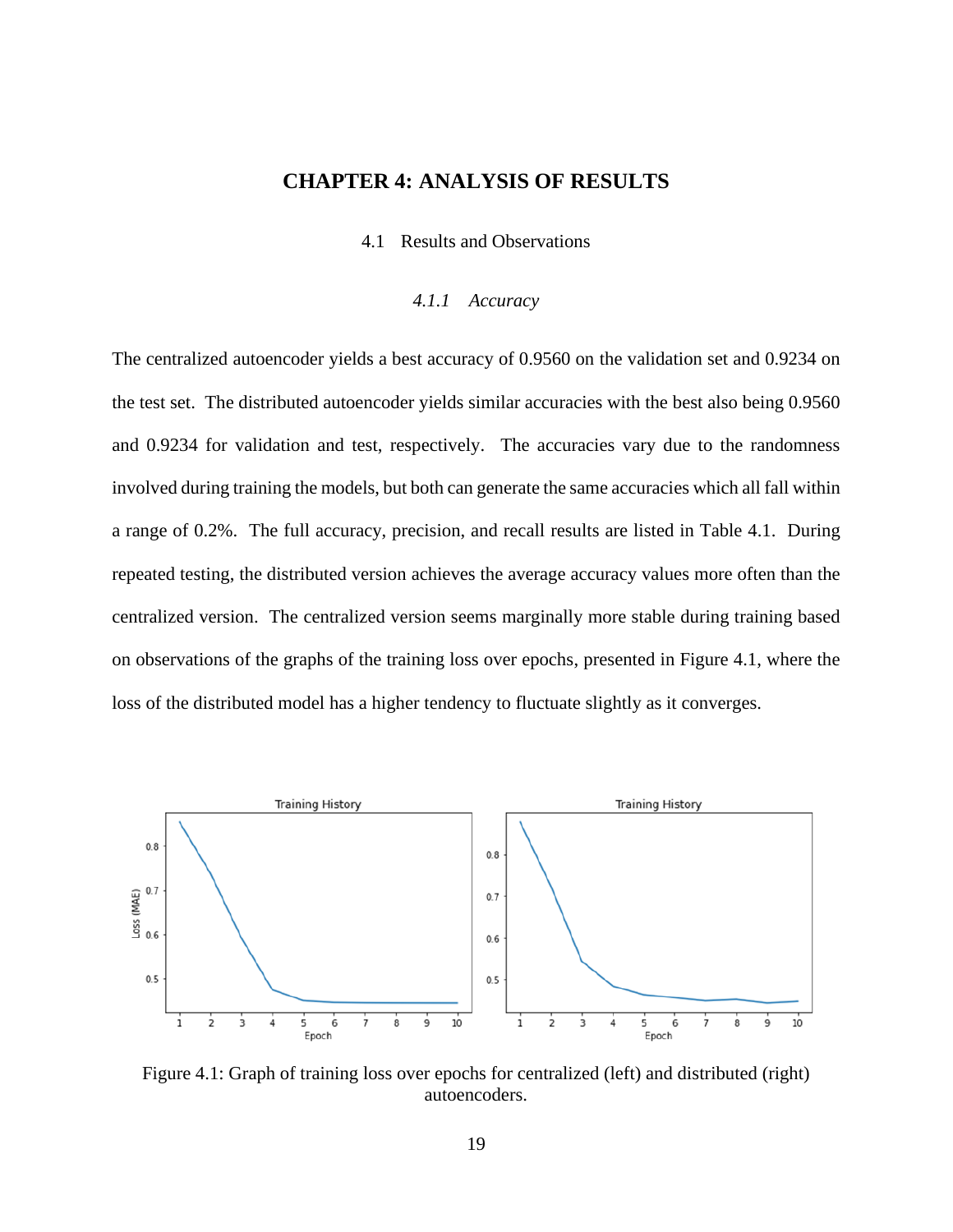|                 | Val      | Test     | Val       | Test      | Val    | Test          |
|-----------------|----------|----------|-----------|-----------|--------|---------------|
|                 | Accuracy | Accuracy | Precision | Precision | Recall | <b>Recall</b> |
| Best<br>Case    | 0.9560   | 0.9234   | 0.9576    | 0.9440    | 0.9891 | 0.9619        |
| Average<br>Case | 0.9556   | 0.9226   | 0.9576    | 0.9440    | 0.9887 | 0.9609        |

<span id="page-27-1"></span>Table 4.1: KDD99 accuracy metrics for both centralized and distributed versions.

The centralized LSTM autoencoder achieves an accuracy of 0.9665, precision of 0.9702, and recall of 0.7470 on the SWaT dataset. The distributed version of the LSTM autoencoder also reaches the same accuracy. As with the previous autoencoder, slight instability is observed in the distributed model's training loss as it converges, but this does not affect the final accuracy. Therefore, due to the tight range of accuracies and similar training loss curves across both autoencoder models, we have demonstrated that there is no significant accuracy change from the centralized model to the distributed model even as complexity of the model increases.

#### *4.1.2 Runtime*

<span id="page-27-0"></span>The most significant difference between the two models is in the runtimes. For training, the centralized autoencoder takes approximately 4.5 seconds to complete 10 epochs while the distributed autoencoder takes approximately 32 seconds to complete the same number of epochs. While each epoch in the centralized version takes approximately equal time to train with the first only taking about twice as long, the distributed version has a considerable 20 to 25 second duration for the first epoch with subsequent epochs only taking about 1 second. This seems to indicate that there is a significant inefficiency in the overhead required to initially set up and prepare the model for training in the distributed environment. While the overall runtime is longer, the distributed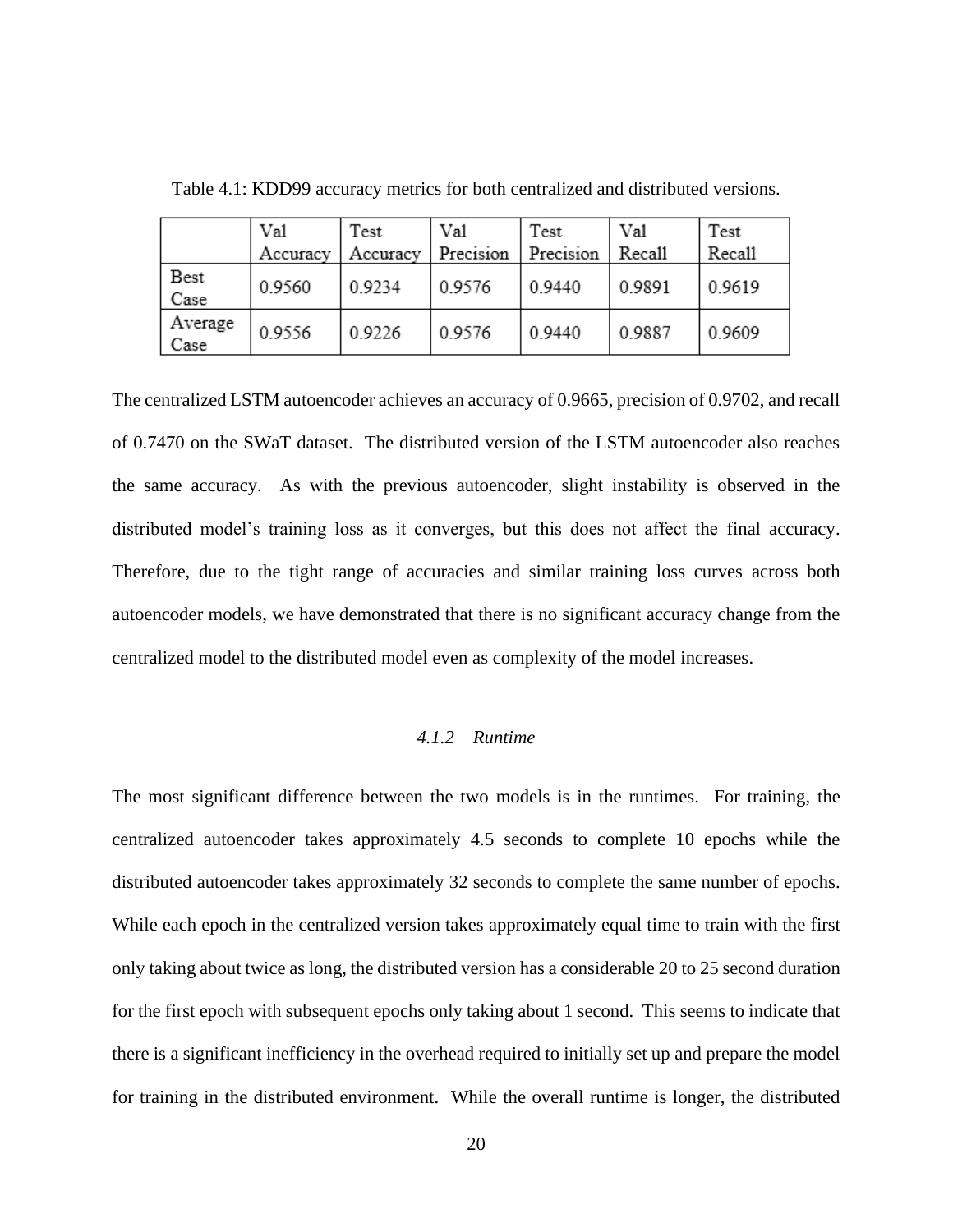version does significantly reduce the resource load on the host machine. The CPU time for the centralized version averages 5.2 seconds, but the time for the distributed version uses only 2 seconds.

For the LSTM autoencoder, all centralized trials are performed on the Xavier module that is the chief in the modified cluster to get valid runtime comparisons. The centralized training takes about 37 seconds for the first epoch and 10 seconds for each subsequent epoch. The distributed variant spikes to around 275 seconds for the first epoch and then settles to 9 to 10 seconds for the remaining epochs. This shows that the overhead in preparing the model and cluster to perform the first epoch scales with model complexity, but there is a slight improvement over the centralized version after the first epoch even though there are only two workers in the cluster for this test. This indicates that, disregarding the initialization time, more workers do increase overall training runtime performance when compared to centralized training on a device with similar hardware. The CPU time for distributed training is about 48 seconds while the centralized training is about 108 seconds, indicating a decrease in the chief server load similar to the dense autoencoder.

The runtime for the prediction on the KDD99 validation and test datasets using the learning cluster varies greatly, but it is most typically around 14 to 16 seconds for the validation set and 14 to 25 seconds for the test set, both using a 4096 batch size. This is strange due to the test set being over three times as large as the validation set. It should be noted that, on repeated testing without restarting the kernel, the evaluation using the learning cluster will sometimes hang and result in runtimes of 1 to 4 minutes or longer. The cause of this behavior is unclear, but it is likely due to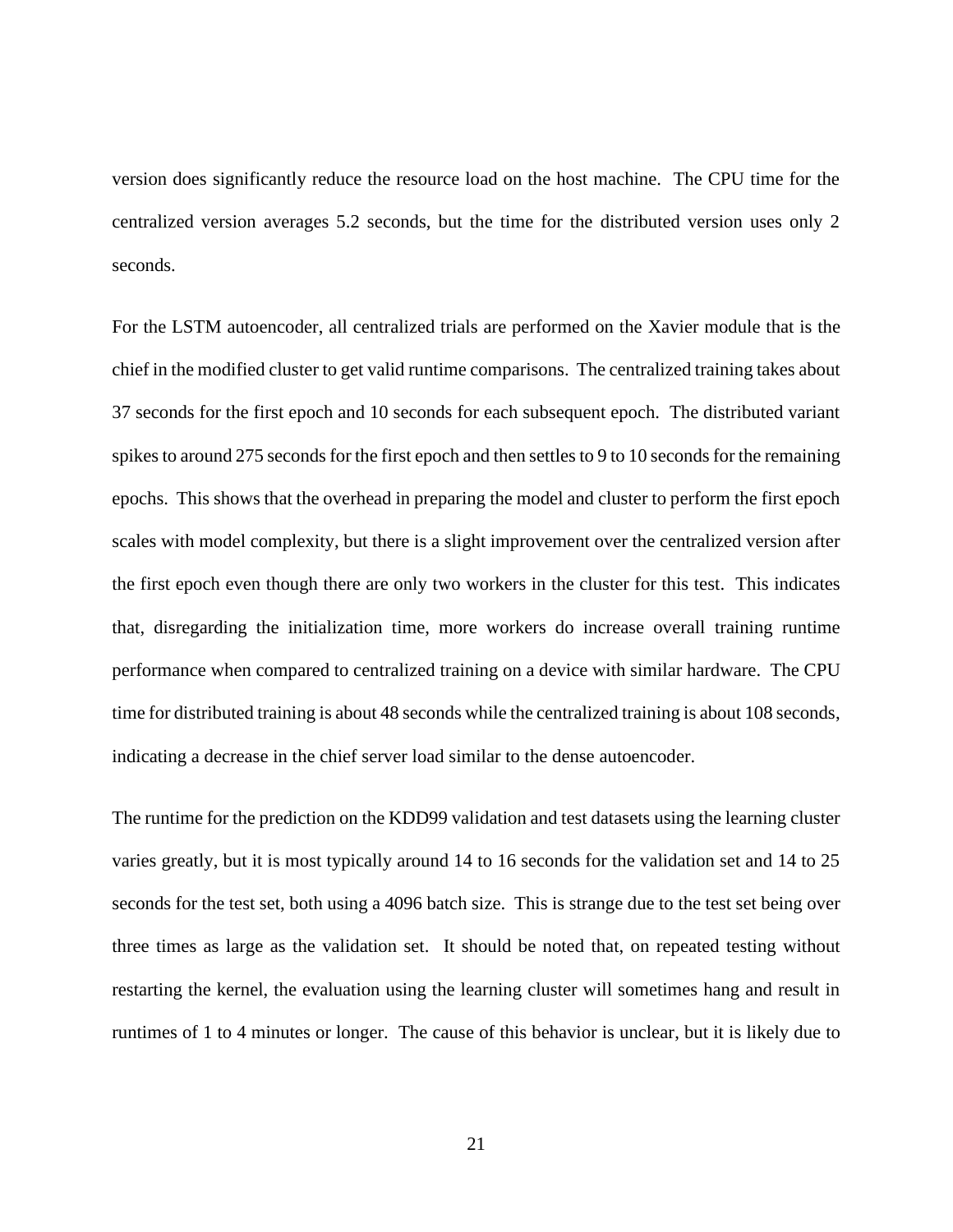| Batch Size | Validation<br>Prediction<br>Time(s) | Test<br>Prediction<br>Time(s) |
|------------|-------------------------------------|-------------------------------|
| 4096       | 33                                  | 11.5                          |
| 65,536     | 0.425                               | 1.12                          |
| None       | 0.175                               | 0.29                          |

<span id="page-29-0"></span>Table 4.2: Average runtimes for prediction on validation and test sets using only the host for the distributed autoencoder.

a bug in the experimental TensorFlow libraries involved in coordinating the parameter server strategy during prediction, so those runtimes are not considered in estimates.

The evaluation of the datasets on the host only with a TensorFlow Dataset and batch size of 4096 is used to get a comparison to gauge the impact of the latency incurred due to the need to query the edge servers and the overhead from TensorFlow. The result is a consistent average of 3.3 seconds for the validation set and 11.5 seconds for the test set. This is more aligned with expected values given the relative sizes of the two datasets. Increasing the batch size to 65,536 yields an average of 0.425 seconds on the validation and 1.12 seconds on the test. Running the evaluation without any batching results in an average 0.175 seconds for validation and 0.29 seconds for test. These results are summarized in Table 4.2. When comparing test set prediction times with batch size 4096, the host takes less than half the time to perform the operation alone, but the distributed prediction results in about a 50% reduction to host resources even though it takes longer. This trend has a falloff with smaller datasets due to the coordination overhead; the validation set prediction requires more actual and CPU time using the cluster as opposed to using the host only on the distributed model.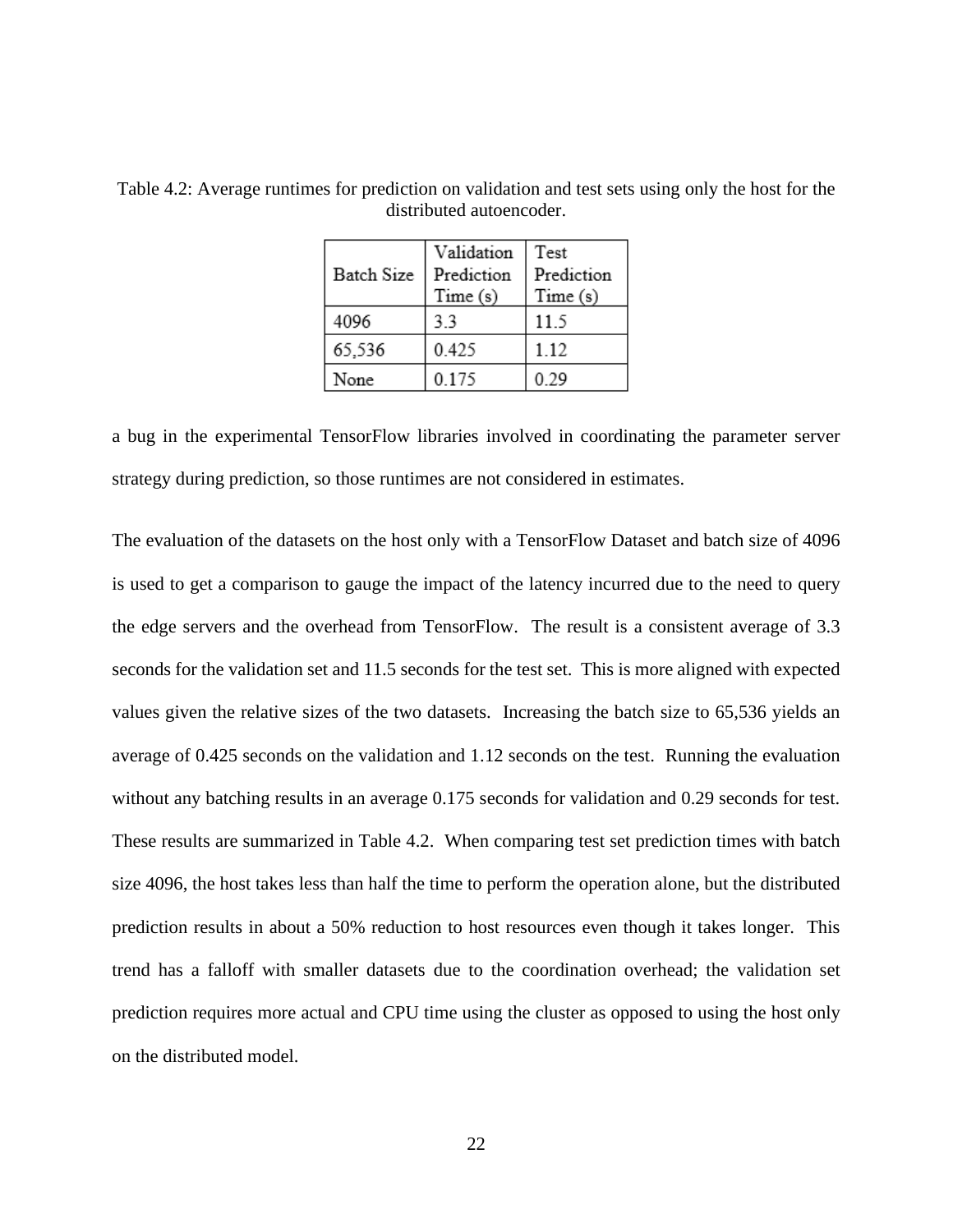| Batching<br>Type                    | TensorFlow<br>Dataset | Predict<br>Function | None |
|-------------------------------------|-----------------------|---------------------|------|
|                                     |                       |                     |      |
| Validation<br>Prediction<br>Time(s) | 0.175                 | 0.115               | 0.07 |
| Test<br>Prediction<br>Time(s)       | 0.48                  | 0.24                | 0.17 |

<span id="page-30-0"></span>Table 4.3: Batching average runtimes for prediction using the centralized autoencoder and batch size 65,536.

The centralized version runtimes on the predictions are recorded to get comparisons to determine impacts from TensorFlow batching overhead and latency in querying the parameter server. For these trials, a batch size of 65,536 is used. With a TensorFlow Dataset performing the batching, the average runtimes are 0.175 seconds for validation and 0.48 seconds for test. Making use of the model's predict function batching results in average execution times of 0.115 seconds for validation and 0.24 seconds for test. Lastly, with no batching, evaluation times are 0.07 seconds for validation and 0.17 seconds for test. These results are summarized in Table 4.3. Without batching, the validation set runs 1.66 times as fast compared to the predict function and 2.5 times as fast compared to using the Dataset. The no batching test set prediction sees a lower improvement of 1.41 times compared to the predict function and a higher improvement of 2.82 times compared to using the Dataset. This indicates that Dataset batching overhead does not scale linearly with the size of the data relative to no batching, and larger datasets may suffer greater performance impacts compared to batching within the predict function.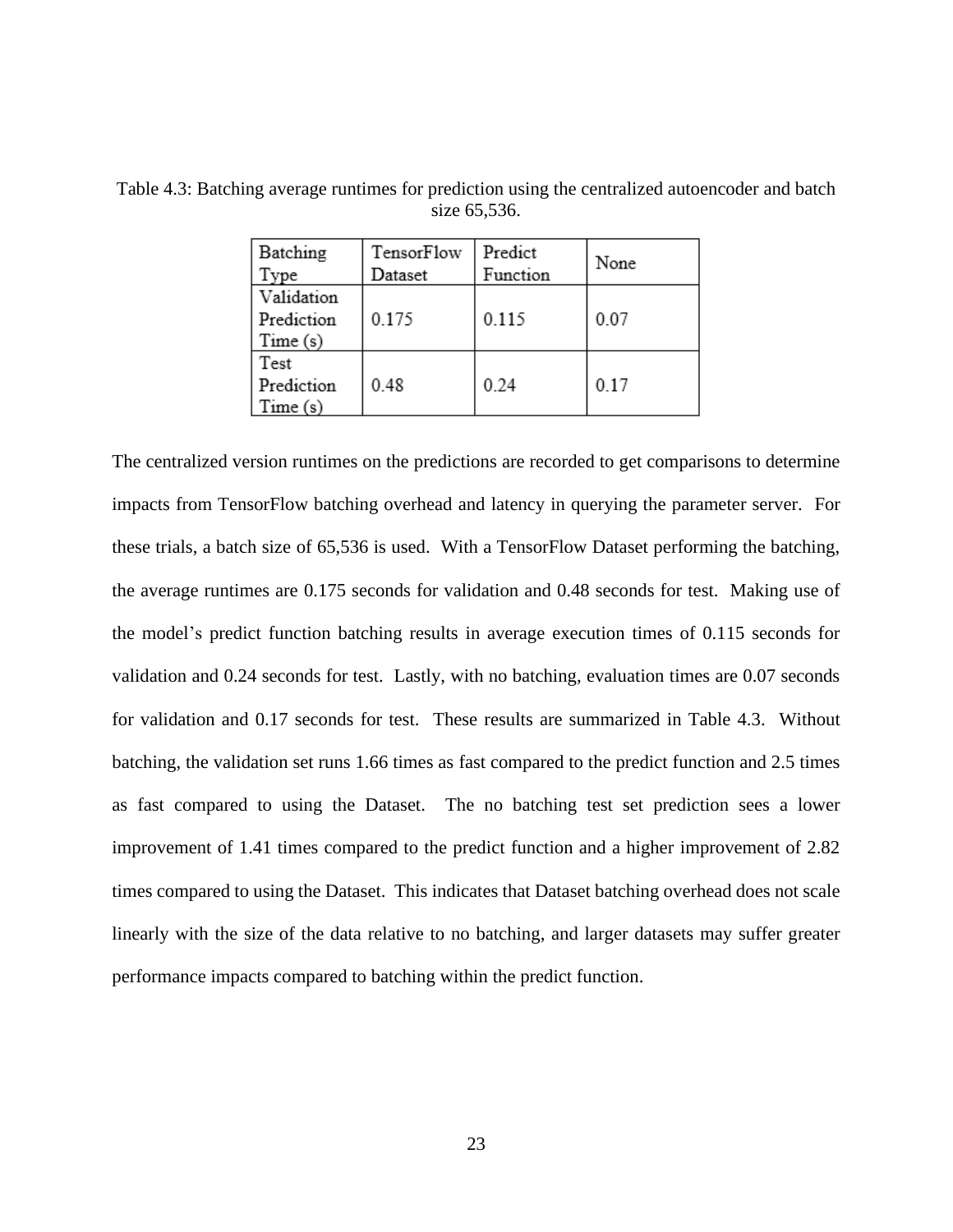#### 4.2 Discussion

<span id="page-31-0"></span>We have shown that accuracy can be maintained when converting an autoencoder anomaly detector from a centralized architecture to run in a distributed environment, even with more complex models. Due to the way that the distributed training is handled in the backend, this result is applicable to most DNNs, not just autoencoders. However, care must be taken to implement the distributed model properly due to the increase in number of parameters that have to be manually managed by the programmer compared to a centralized implementation. Regarding accuracy, this shows promise for the future of DNN edge computing. For applications where runtime is not a critical concern and the priority is to free up server resources, this model is a usable solution. For other applications where time is a major factor, further development of the TensorFlow libraries is required before this model will be suitable.

The slight improvement in training time during later epochs of the distributed LSTM autoencoder and smaller gap between the KDD99 test set prediction times on the host only versus the learning cluster suggest that larger datasets will perform better. Sufficiently large datasets may see an improvement in prediction times using edge computing. Unfortunately, the current technology does not allow for advantageous training times with this implementation due to TensorFlow overhead on the first epoch. It is not clear what the cause of this overhead is, but optimization to the TensorFlow libraries for initializing a distributed model would help solve this problem. The work proposed in [11] may also be able to reduce the effects and improve the runtime. For batching, the runtime analysis performed on the centralized autoencoder indicates that batching within the predict function is well optimized and should be preferred over a manually batched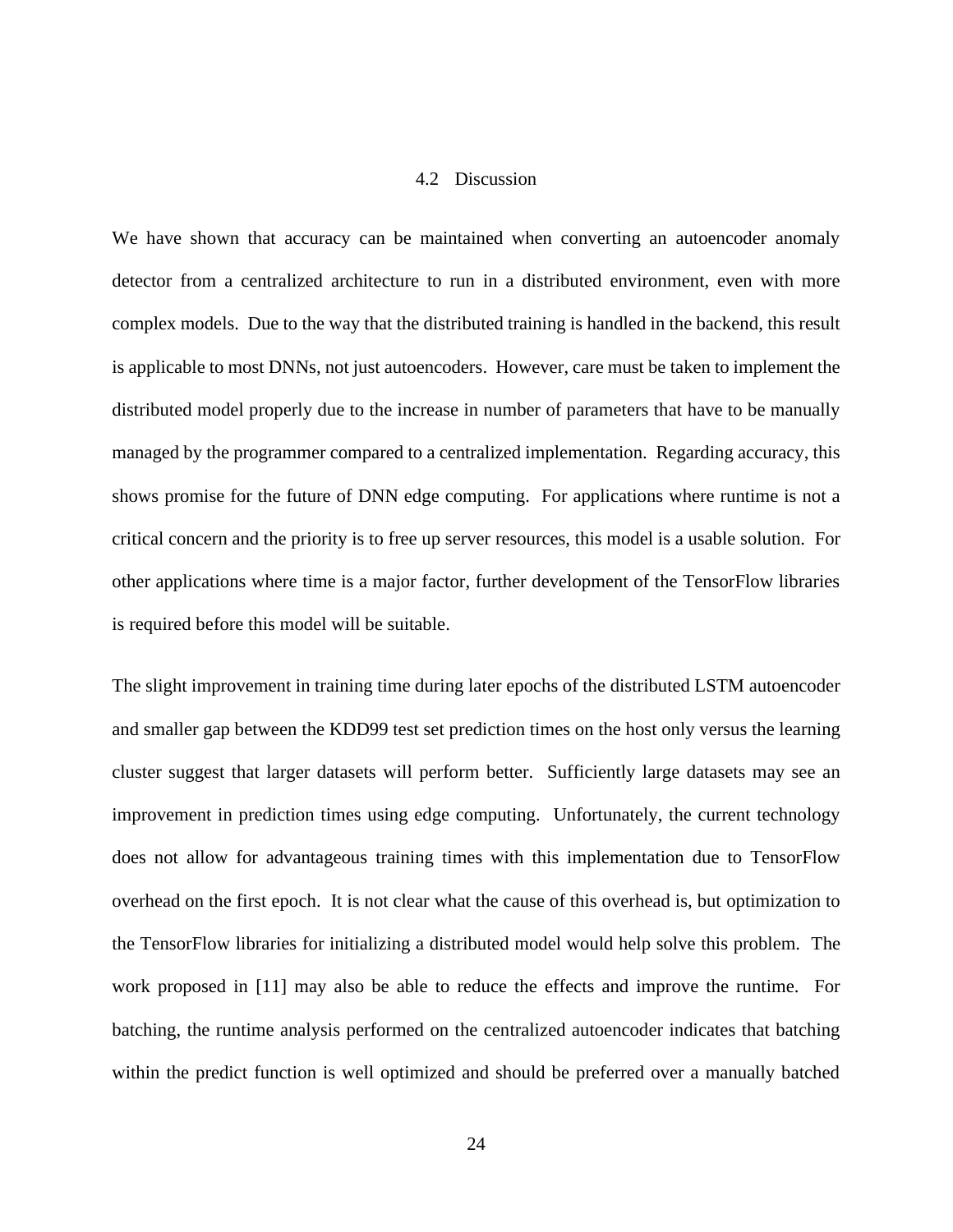Dataset object when insufficient memory is available to evaluate without batching. Since the current public release of the distributed TensorFlow libraries do not yet implement a distributed predict function and batching is required for distributed prediction, the Dataset batching is another source of overhead, albeit much less significant compared to model initialization.

One positive result can be observed when comparing the prediction times on the host only without batching between the centralized and distributed versions: the query made to the parameter server to get the variables for the model adds very little overhead on a decently strong network. This means that if the overhead problems with the initialization of training can be solved, performance improvements on large datasets with complex distributed models may be possible. It is likely that, as TensorFlow continues to be developed, it will be feasible to gain significant improvements in runtime on big data and have more stability with the cluster coordination in deep learning on edge devices. Additionally, in the frequent real-world context of distributed input, performance can be improved by having edge servers run predictions directly without waiting for a task and data dispatch from a chief coordinator. This would reduce some of the overhead related to coordinating prediction tasks, and the edge servers can forward the results to the chief or act on them as needed by the implementation. The model can be saved locally on each device that performs predictions and periodically be updated to the most recent parameters if the model is retrained or trained on additional data.

#### 4.3 Challenges

<span id="page-32-0"></span>All experiments in this study are performed in a strong, static network environment. Even with network quality not being a factor, the TensorFlow libraries struggle to coordinate a small learning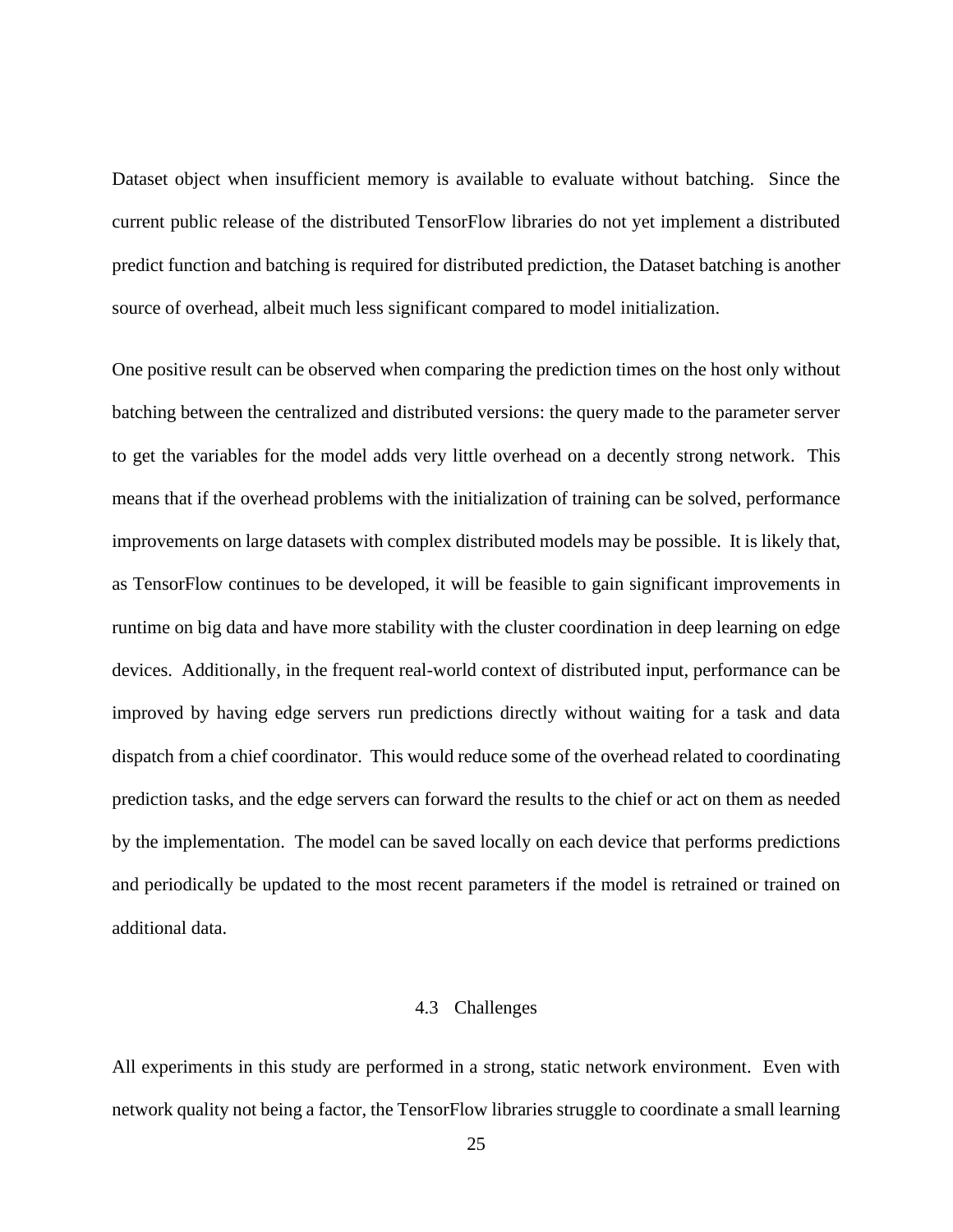cluster efficiently. Resolving the overhead of initializing distributed training is a major challenge by itself, but accounting for a varying or weak network quality would add more uncertainty to execution times and create more challenges for efficient coordination. TensorFlow also requires specifying the IP addresses and ports for each member of the cluster. This is acceptable for a static network context, but it is not able to handle a change in the network without manually updating the configuration for each server. It would require significant implementation changes and testing to be able to adapt a cluster for a dynamic network setting.

While TensorFlow handles worker task failure, if a worker throws an error during execution of a task, it will also stop the execution of task coordination on the chief. In this study, an error occurred where one of the edge servers had a corrupted install and always returned errors when attempting to train the distributed model. The device needed to be re-flashed and the Docker container rebuilt before the cluster could be utilized. Problems like this can interrupt the entire learning cluster and are even more substantial when remote devices are not readily accessible to be able to resolve the issues. Since the error reporting is also not transparent to the source, determining which device is malfunctioning and why becomes tedious. This also provides another attack vector for hackers who are trying to disrupt the DNN and prevent it from performing its function. Since the number of attacks on IoT devices are only increasing, this is a significant challenge and security concern to be able to protect devices from these types of vulnerabilities.

#### 4.4 Future Direction

<span id="page-33-0"></span>Since edge computing is still a recent, developing field, the current public technologies for distributed deep learning are not yet very refined. However, the desire to make better use of edge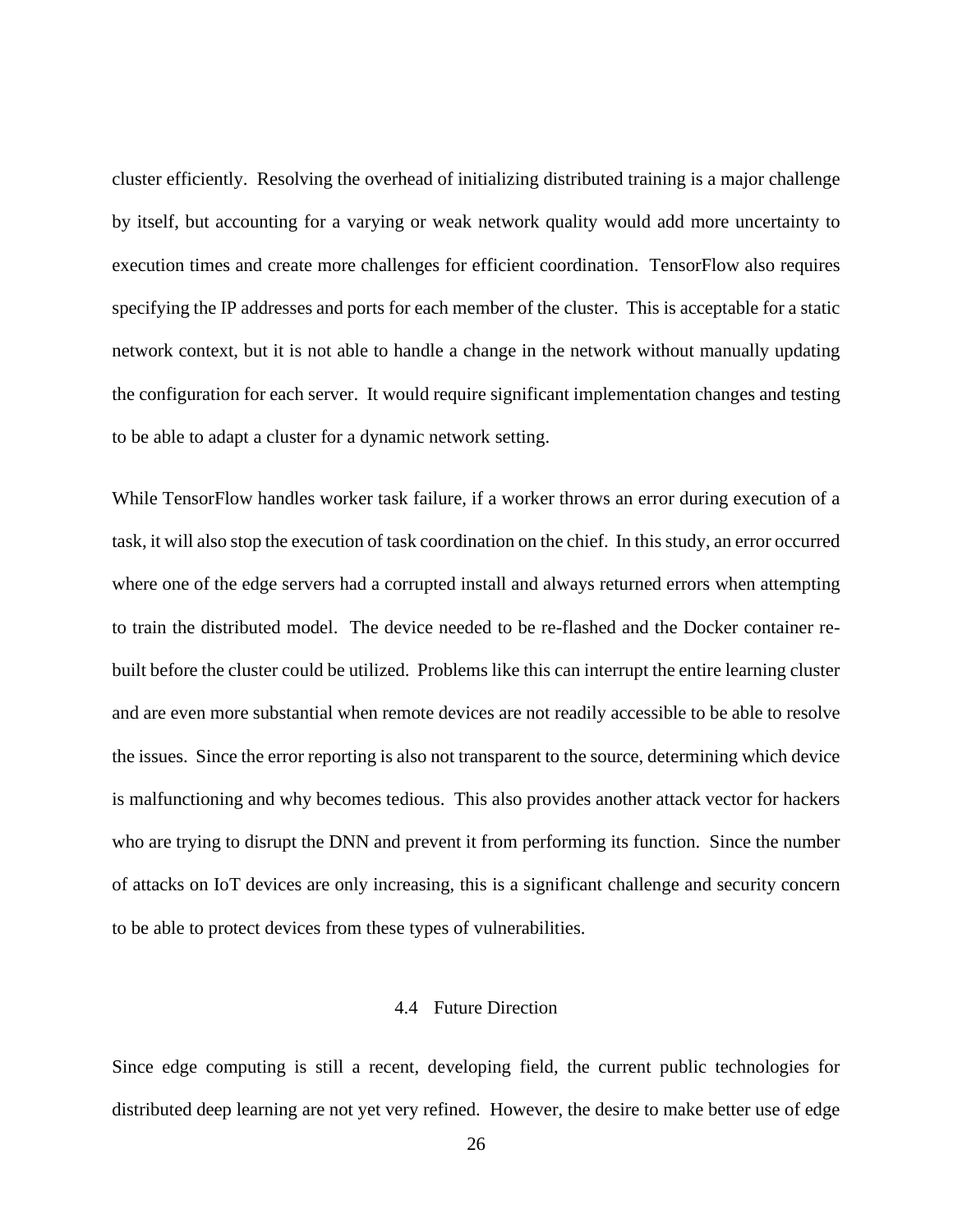computing resources is not going to disappear. Therefore, it would be worth investigating an efficient method to initialize the distributed model for the first epoch of training and prepare the cluster for distributed prediction, both of which are the dominant factors in the runtime for their respective tasks. This study has also restricted its focus specifically to the use of TensorFlow for its capability with GPU accelerated deep learning, but a study of implementations using other methods may yield promising results.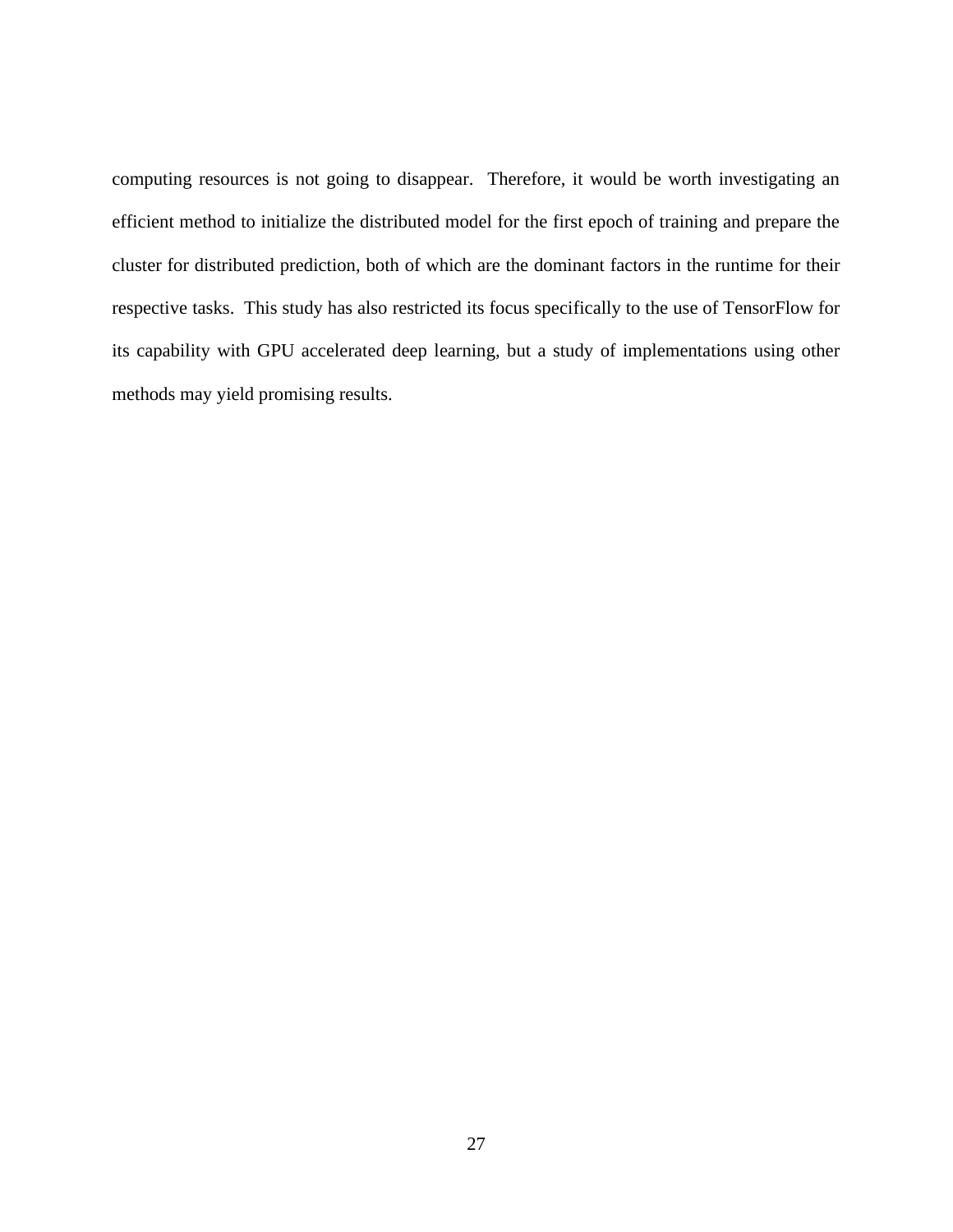## **CHAPTER 5: CONCLUSION**

<span id="page-35-0"></span>The modern world has seen a rapid growth to the number of interconnected devices. This has brought about a massive influx of new data to the point where not all of it can be reasonably analyzed due to computational limitations. However, a large portion of the computing resources of edge devices are underutilized, so the desire to offload and distribute intensive computational tasks has been growing. One common demanding application is the use of deep neural networks. Due to the versatility and high accuracies of DNNs on many prediction tasks, they have become popular tools in modeling data where high accuracies are desired. As such, it would be beneficial to be able to run distributed DNNs on edge devices without sacrificing the accuracy.

Consideration the large increase in the number of IoT devices and the resource demand of DNNs, we propose an implementation of a deep learning anomaly detector using edge computing. This study shows that it is possible to distribute an anomaly detection model without a loss of accuracy using TensorFlow. The distributed anomaly detector uses fewer resources on the chief server when dealing with larger datasets, proving that this model is viable for solving the challenges of big data and high computational costs of DNNs on central servers.

While accuracy is maintained and the load on the chief is reduced, the resultant runtime is currently significantly longer than if the model is trained on a single machine. The present TensorFlow libraries add considerable overhead to the initialization of the distributed model and the first epoch of training, thus increasing the overall runtime. This problem can be solved with further development and optimization of the TensorFlow implementation for coordinating a learning cluster. Prediction tasks are also dominated by the coordination overhead on small datasets, but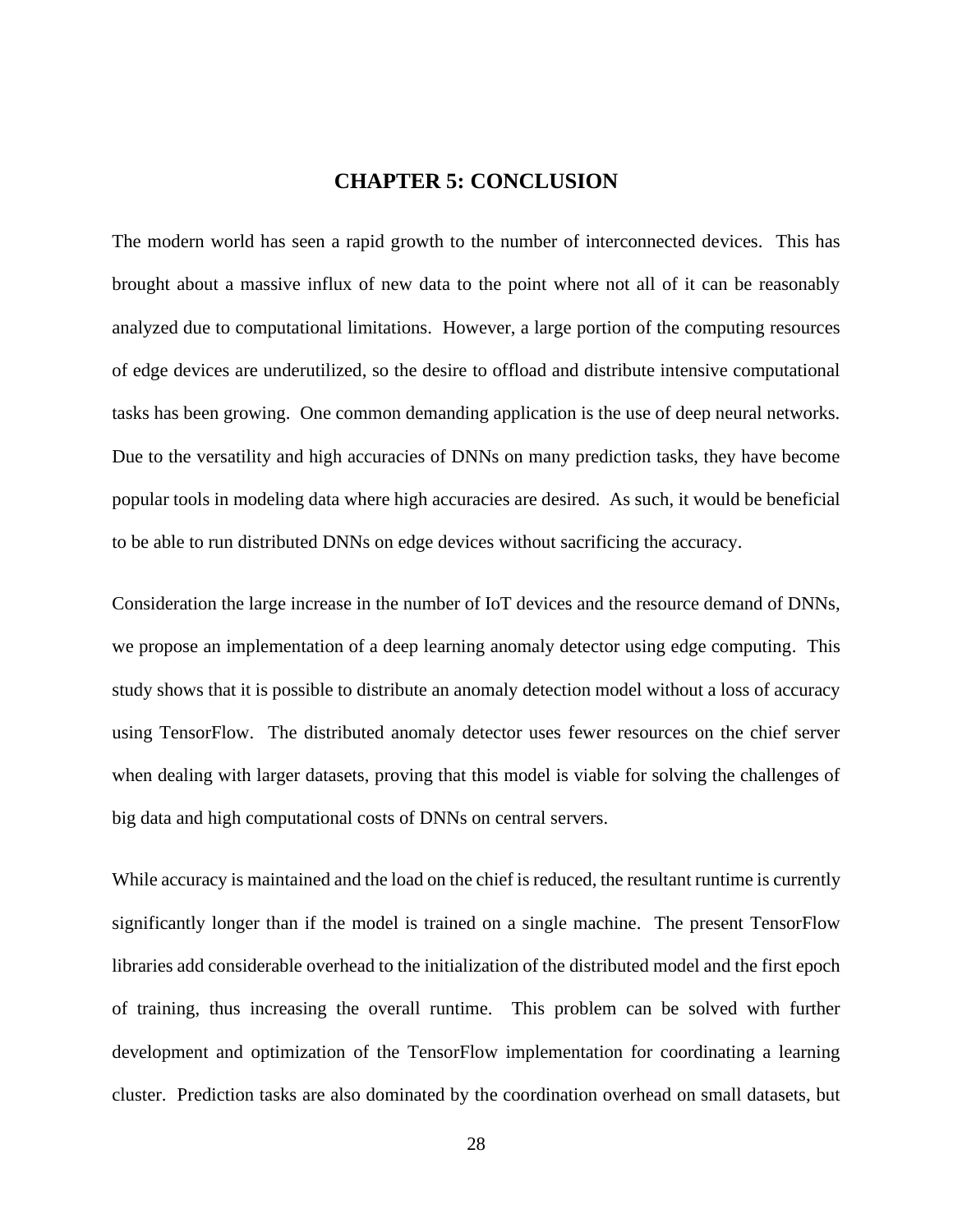larger datasets observe less of an impact. However, the chief server only needs to manage the cluster and dispatch tasks which reduces its resource usage. This results in a tradeoff to spend more time in order to reduce a chief server's workload. In a setting where runtime is not a deciding factor for an implementation, the current model we propose is a viable solution for freeing up resources on a chief server. Once the overhead issues are resolved, this model will be capable of reducing a server's workload without the drawback of disadvantageous runtimes.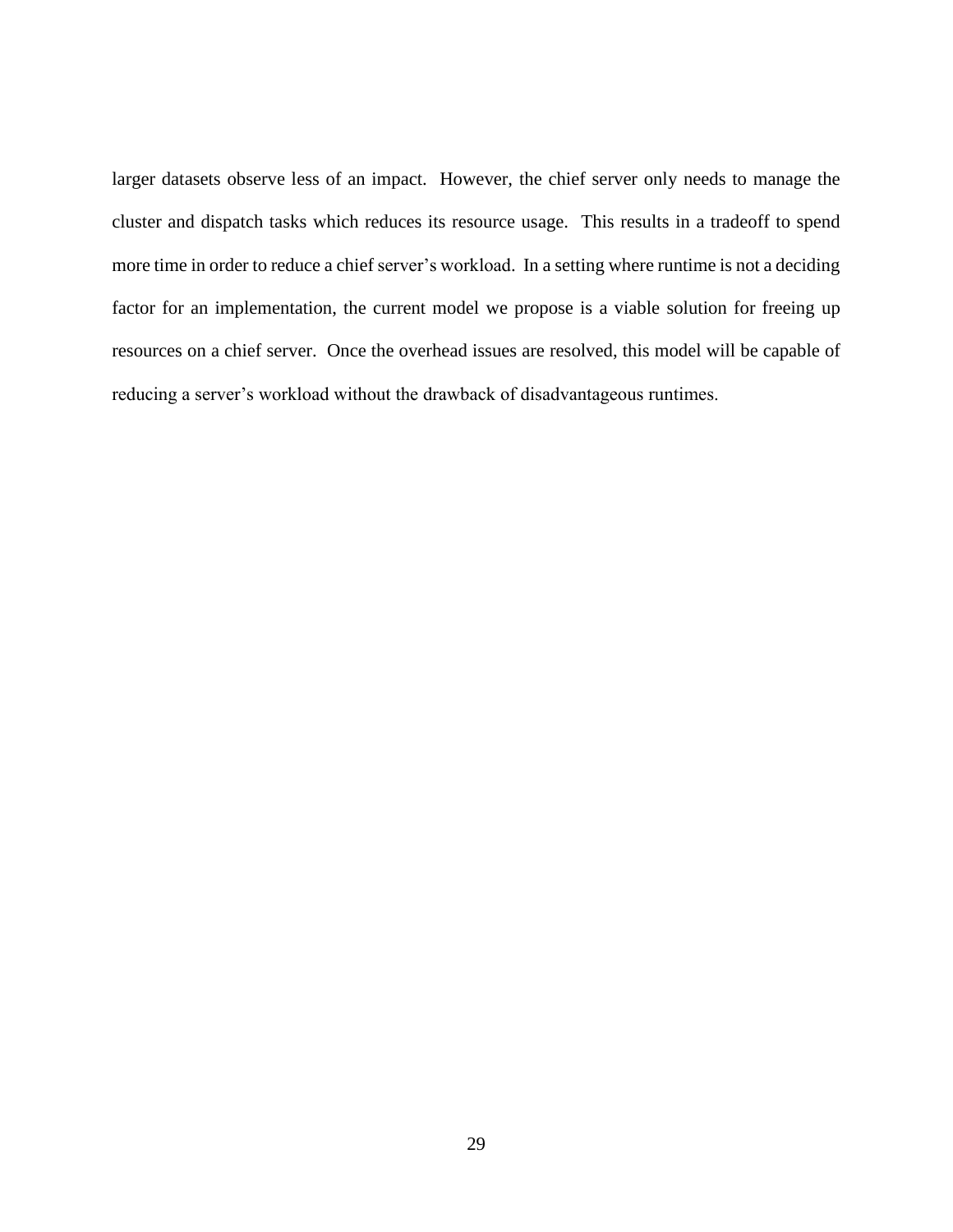#### **REFERENCES**

- <span id="page-37-0"></span>[1] A. Gillis, "What is the internet of things (IoT)?," *IoT Agenda*, 2019. https://internetofthingsagenda.techtarget.com/definition/Internet-of-Things-IoT.
- [2] "Global number of connected IoT devices 2015-2025," *Statista*. https://www.statista.com/ statistics/1101442/iot-number-of-connected-devices-worldwide/.
- [3] V. Shchutskaya, "Deep Learning: Strengths and Challenges," *InData Labs*, Jul. 27, 2018. https://indatalabs.com/blog/deep-learning-strengths-challenges.
- [4] J. Kindervag, "What Is Anomaly Detection? An Introduction," *Splunk*, 2021. https://www.splunk.com/en\_us/data-insider/anomaly-detection.html.
- [5] D. E. Denning, "An Intrusion-Detection Model," *IEEE Transactions on Software Engineering*, vol. SE-13, no. 2, pp. 222–232, Feb. 1987, doi: 10.1109/TSE.1987.232894.
- [6] C. Cyrus, "IoT Cyberattacks Escalate in 2021, According to Kaspersky," *IoT World Today*, Sep. 17, 2021. https://www.iotworldtoday.com/2021/09/17/iot-cyberattacks-escalate-in-2021-according-to-kaspersky/.
- [7] P. García-Teodoro, J. Díaz-Verdejo, G. Maciá-Fernández, and E. Vázquez, "Anomalybased network intrusion detection: Techniques, systems and challenges," *Computers & Security*, vol. 28, no. 1–2, pp. 18–28, Feb. 2009, doi: 10.1016/j.cose.2008.08.003.
- [8] G. Pang, C. Shen, L. Cao, and A. V. D. Hengel, "Deep Learning for Anomaly Detection: A Review," *ACM Computing Surveys*, vol. 54, no. 2, pp. 1–38, Mar. 2021, doi: 10.1145/3439950.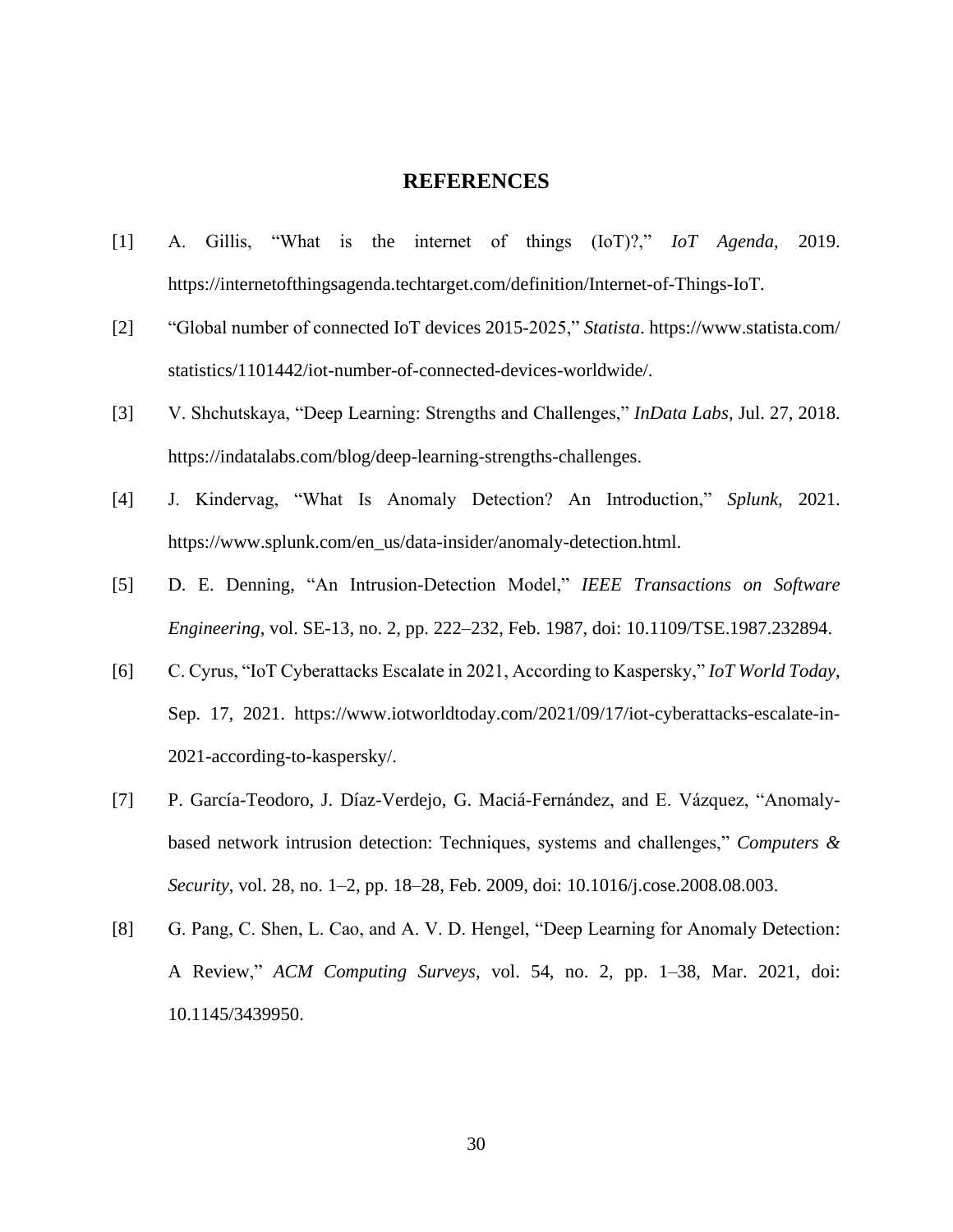- [9] M. Ahmed, A. Naser Mahmood, and J. Hu, "A survey of network anomaly detection techniques," *Journal of Network and Computer Applications*, vol. 60, pp. 19–31, Jan. 2016, doi: 10.1016/j.jnca.2015.11.016.
- [10] G. Pang, C. Shen, and A. van den Hengel, "Deep Anomaly Detection with Deviation Networks," *Proceedings of the 25th ACM SIGKDD International Conference on Knowledge Discovery & Data Mining*, Jul. 2019, doi: 10.1145/3292500.3330871.
- [11] Y. Jiang, Y. Zhu, C. Lan, B. Yi, Y. Cui, and C. Guo, "A Unified Architecture for Accelerating Distributed DNN Training in Heterogeneous GPU/CPU Clusters," *www.usenix.org*, Nov. 2020. https://www.usenix.org/conference/osdi20/presentation/ jiang.
- [12] S. Teerapittayanon, B. McDanel, and H. T. Kung, "Distributed Deep Neural Networks Over the Cloud, the Edge and End Devices," *2017 IEEE 37th International Conference on Distributed Computing Systems (ICDCS)*, Jun. 2017, doi: 10.1109/icdcs.2017.226.
- [13] M. V. Ngo, T. Luo, H. Chaouchi, and T. Q. S. Quek, "Contextual-Bandit Anomaly Detection for IoT Data in Distributed Hierarchical Edge Computing," *2020 IEEE 40th International Conference on Distributed Computing Systems (ICDCS)*, Nov. 2020, doi: 10.1109/icdcs47774.2020.00191.
- [14] C. Wang, Z. Zhao, L. Gong, L. Zhu, Z. Liu, and X. Cheng, "A Distributed Anomaly Detection System for In-Vehicle Network Using HTM," *IEEE Access*, vol. 6, pp. 9091– 9098, 2018, doi: 10.1109/ACCESS.2018.2799210.